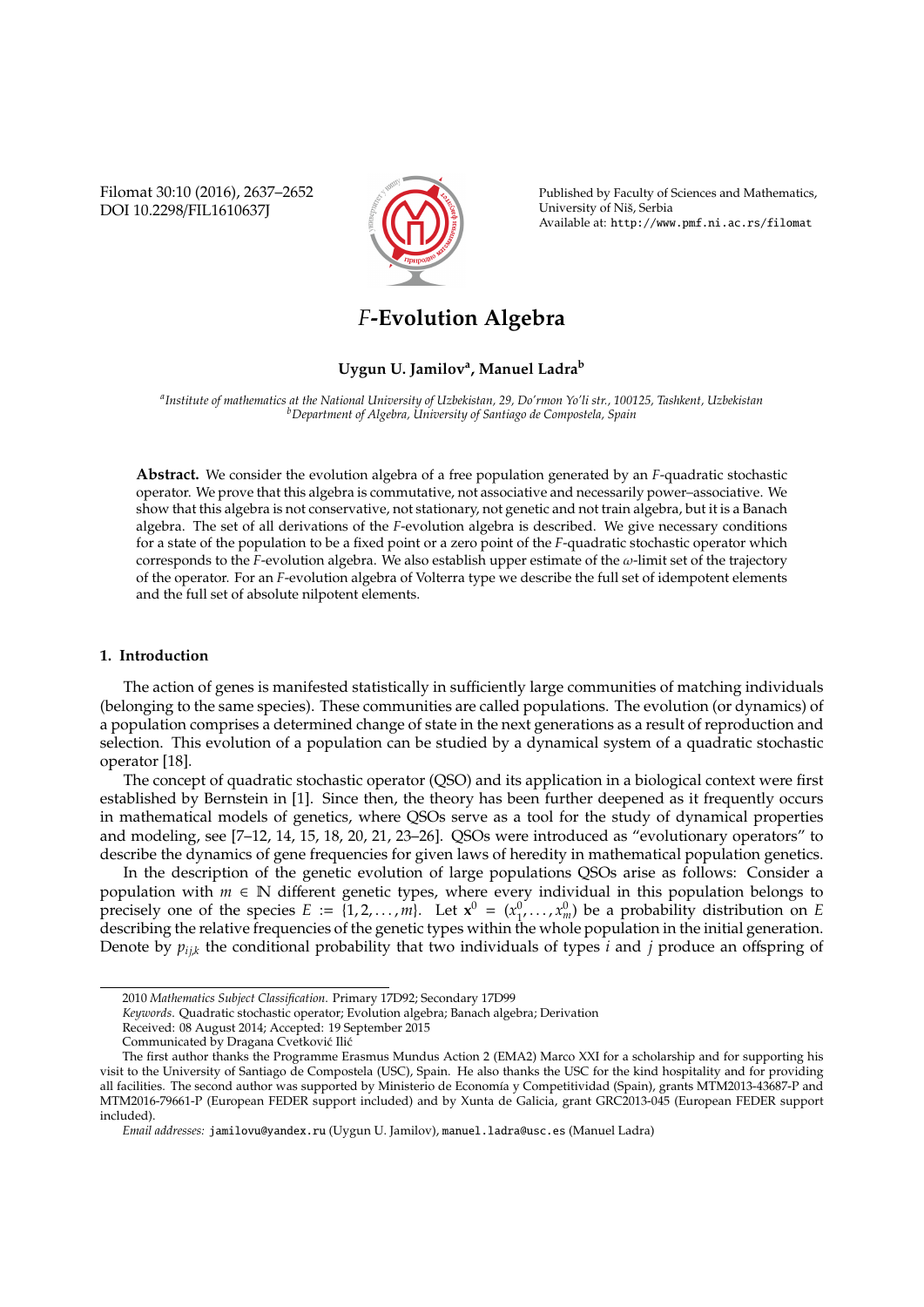type *k* given they interbreed and assume that the population is large enough for frequency fluctuations to be negligible. Presuming a free population, i.e. absence of sexual differentiation and the statistical independence of genotypes for breeding, the distribution  $\mathbf{x}' = (x_1')$  $T_1', \ldots, X_m'$  of the (expected) gene frequencies in the next generation is given by

$$
x'_{k} = \sum_{i,j \in E} p_{ij,k} x_i^0 x_j^0, \quad k \in E. \tag{1.1}
$$

The association  $x^0 \mapsto x'$  defines a map  $V: S^{m-1} \to S^{m-1}$  called *evolutionary operator*. The population evolves by starting from an arbitrary frequency distribution  $x^0$ , then passing to the state  $x' = V(x^0)$  in the next "generation", then to the state  $x'' = V(V(x^0))$ , and so on. Thus the evolution of gene frequencies in this population can be considered as a dynamical system

$$
\mathbf{x}^0
$$
,  $\mathbf{x}' = V(\mathbf{x}^0)$ ,  $\mathbf{x}'' = V^2(\mathbf{x}^0)$ ,  $\mathbf{x}''' = V^3(\mathbf{x}^0)$ , ...

Note that *V* as defined by (1.1) is a non-linear (quadratic) operator. Higher dimensional dynamical systems, as the one resulting from the observations above for  $m \geq 3$ , are important, but only relatively few dynamical phenomena are thoroughly comprehended (see [2, 3]).

One of the main motivations to study dynamical systems and QSOs is the asymptotic behaviour of their trajectories, depending on the initial value. However, this has only been determined for certain particular subclasses of QSOs so far. One such subclass that arises naturally in the biological context is given by the additional restriction

$$
p_{ijk} = 0, \text{ if } k \notin \{i, j\}, \ i, j, k \in E. \tag{1.2}
$$

These QSOs, called *Volterra operators*, describe a reproductive behaviour where the offspring is a genetic copy of one of its parents. The asymptotic behaviour of trajectories of this kind of QSOs was analysed in [9–11] using the theory of Lyapunov functions and tournaments. However, in the non-Volterra case (i.e., where condition (1.2) is violated), many questions remain open and there seems to be no general theory available. See [12] for a recent review of QSOs.

There exists an algebraic approach in the study of laws of genetics. Several classes of non-associative algebras have provided a number of significant contributions to theoretical population genetics and have been defined different times by several authors, and all algebras belonging to these classes are generally called genetic. Etherington introduced the formal language of abstract algebra to the study of genetics in a series of seminal papers [4–6]. In recent years many authors have tried to investigate the difficult problem of classification of these algebras. Recently in the book of Tian [22] a new type of evolution algebra was introduced. This algebra also describes some evolution laws of genetics. The study of evolution algebras constitutes a new subject both in algebra and the theory of dynamical systems. In the book [22] the foundations of evolution algebra theory and applications in non-Mendelian genetics are developed.

In the book [18] evolution algebras associated with a free population are studied. But there are few results devoted to evolution algebras corresponding to bisexual populations.

In [19] evolution algebras generated by Volterra quadratic stochastic operators in the case of small dimensions are considered.

Recently, in [17], the authors considered a bisexual population and defined an evolution algebra using inheritance coefficients of the population. This algebra is a natural generalization of the algebra of a free population. Moreover, in [16], an evolution algebra of a chicken population is considered. This algebra corresponds to a bisexual population with a set of females partitioned into finitely many different types and the males having only one type. The basic properties of this algebra are studied.

In the present paper we consider an evolution algebra generated by an *F*-quadratic stochastic operator, i.e., we define an evolution algebra using inheritance coefficients of the population. The paper is organized as follows. In Section 2 we recall the definition of an *F*-QSO as well as definitions and known results related to an evolution algebra of a free population. In Section 3 we define an *F*-evolution algebra, study its basic properties and therein we show an *F*-evolution algebra is different from associative, power–associative,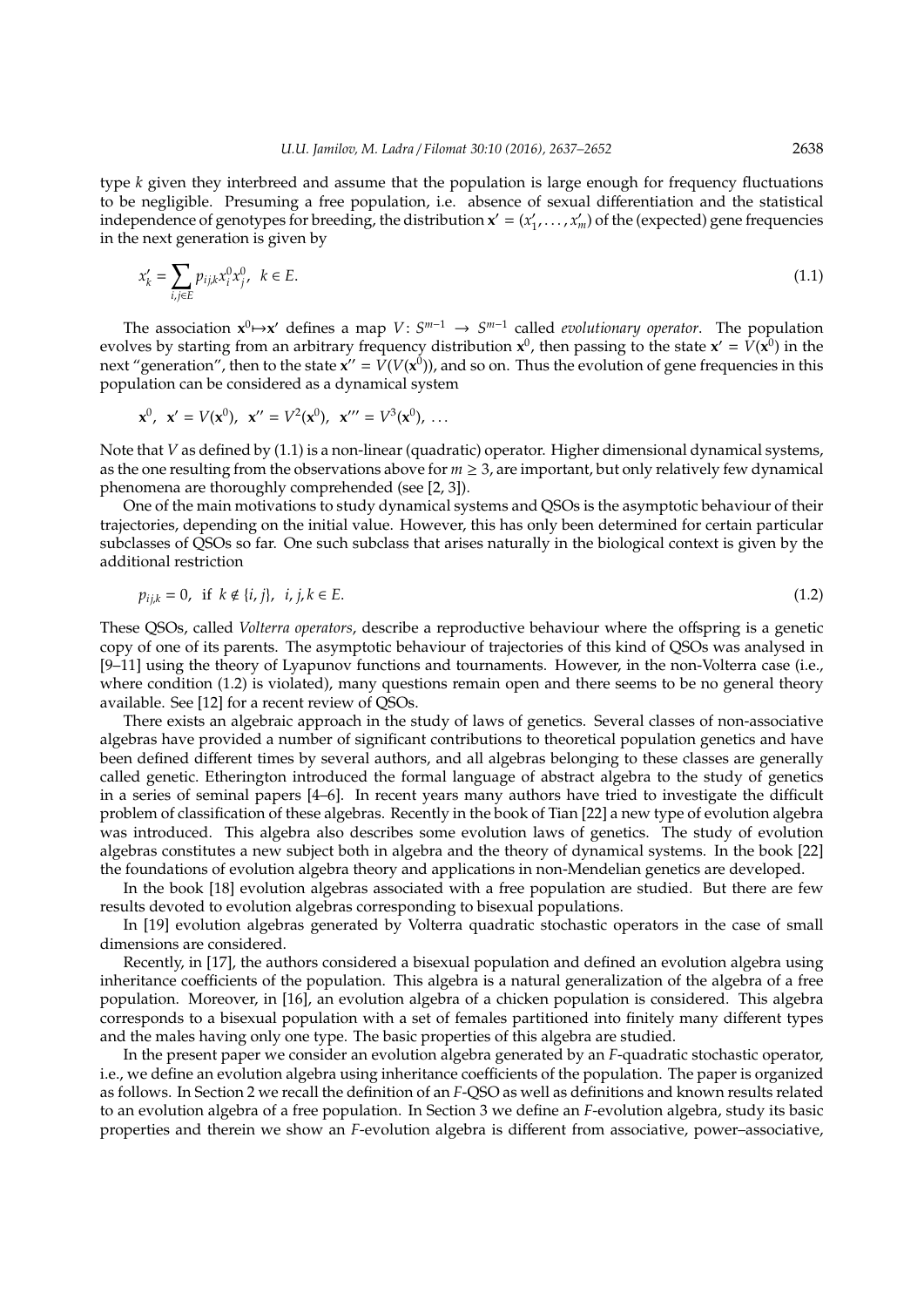Bernstein, genetic, train, conservative, Jordan, Jacobi and alternative algebras. We also prove that an *F*evolution algebra is a Banach algebra and we describe the set of all derivations of an *F*-evolution algebra. In Section 4 we find necessary conditions for a state of the population to be a fixed point or a zero point of the evolution operator. We also establish upper estimate of the limit points set for trajectories of the evolution operator. Finally, in Section 5, we describe the full set of idempotents and absolute nilpotents for a special case.

#### **2. Preliminaries and Known Results**

*F-quadratic stochastic operator*. A quadratic stochastic operator (QSO) on a set *E* = {1, . . . , *m*} is a mapping *V* of the simplex

$$
S^{m-1} = \left\{ \mathbf{x} = (x_1, \dots, x_m) \in \mathbb{R}^m : x_i \ge 0, \ i \in E, \ \sum_{i=1}^m x_i = 1 \right\}
$$
 (2.1)

into itself, of the form  $V(\mathbf{x}) = \mathbf{x}' \in S^{m-1}$ , where

$$
x'_{k} = \sum_{i,j \in E} p_{ij,k} x_i x_j, \quad k \in E,
$$
\n
$$
(2.2)
$$

and the  $p_{iik}$  satisfy

$$
p_{ijk} = p_{jik} \ge 0, \qquad \sum_{k \in E} p_{ijk} = 1, \ \ i, j, k \in E. \tag{2.3}
$$

The *trajectory (orbit)*  $\{x^{(n)}\}_{n\in\mathbb{N}_0}$  of *V* for an initial value  $x^{(0)} \in S^{m-1}$  is defined by

$$
\mathbf{x}^{(n+1)} = V(\mathbf{x}^{(n)}) = V^{n+1}(\mathbf{x}^{(0)}), \quad n = 0, 1, 2, \dots
$$
\n(2.4)

A point **x** ∈  $\mathbb{R}^{m+1}$  is called a *fixed point* of *V* if *V*(**x**) = **x** and is called a *zero point* of *V* if *V*(**x**) = 0.

We recall the definition of an *F-quadratic stochastic operator* following [20]. Let us extend the set *E* by adding the element "0", i.e., we shall consider the set  $E_0 = \{0, 1, \ldots, m\}$ . Let us fix a set  $F \subset E$  and call it the set of "women", while the set  $M = E \setminus F$  is called the set of "men". The element 0 plays the role of an "empty body".

The coefficients  $p_{ijk}$  of the matrix **P** are defined as follows:

$$
p_{ijk} = \begin{cases} 1, & \text{if } k = 0, i, j \in F \cup \{0\} \text{ or } i, j \in M \cup \{0\}; \\ 0, & \text{if } k \neq 0, i, j \in F \cup \{0\} \text{ or } i, j \in M \cup \{0\}; \\ \ge 0, & \text{if } i \in F, j \in M, k \in E. \end{cases}
$$
(2.5)

The biological interpretation of the coefficients (2.5) is obvious: the "child" *k* can be born only if its parents are taken from different classes *F* and *M*. Generally,  $p_{ij,0}$  can be strictly positive for  $i \in F$  and  $j \in M$ , which corresponds, for example, to the case in which "woman" *i* with "man" *j* cannot have a "child", because one of them is ill or both are.

**Definition 2.1.** *For any fixed F* ⊂ *E, a QSO satisfying conditions* (2.2), (2.3) *and* (2.5) *is called an F*-quadratic stochastic operator *(F-QSO).*

Consider

$$
E_0 = \{0, 1, \ldots, m\}, \ \ F = \{1, 2, 3, \ldots, m_1\}, \ \ M = \{m_1 + 1, \ldots, m\}.
$$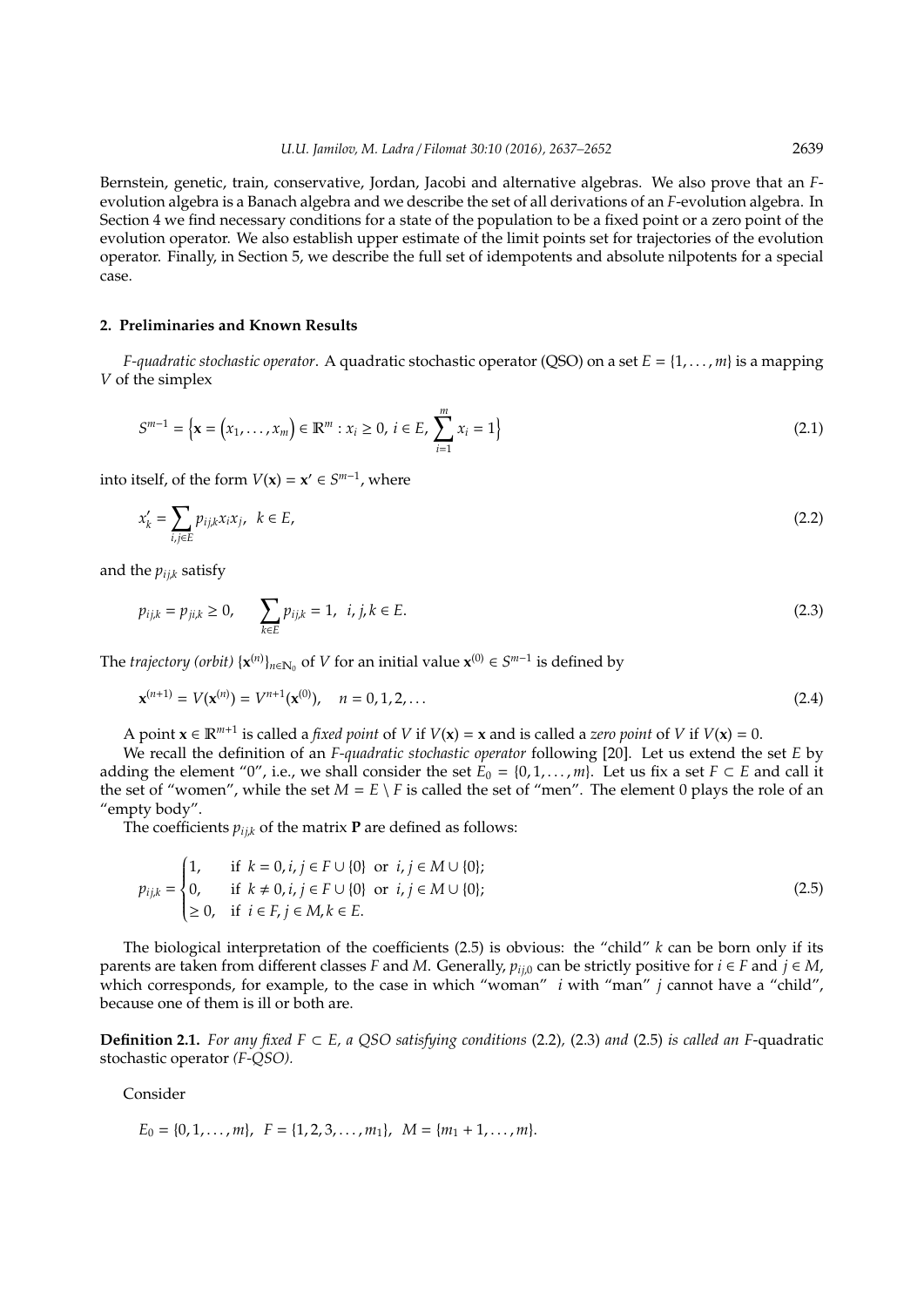It is evident that the corresponding *F*-QSO is of the form

$$
V: \begin{cases} x_0' = x_0^2 + 2x_0 \sum_{i \in E} x_i + \sum_{i,j \in F} x_i x_j + 2 \sum_{i \in F} \sum_{j \in M} p_{ij,0} x_i x_j + \sum_{i,j \in M} x_i x_j; \\ x_k' = 2 \sum_{i \in F} \sum_{j \in M} p_{ij,k} x_i x_j, & k = 1, 2, ..., m, \end{cases}
$$
(2.6)

where

$$
p_{ijk} = p_{ji,k} \ge 0, \ \ k \in E_0; \ \sum_{k \in E_0} p_{ijk} = 1, \ \ i \in F, j \in M. \tag{2.7}
$$

It is shown in [20] that the fixed point is unique and that all trajectories approach this fixed point exponentially rapid.

*Evolution algebra of a free population*. Let us recall the definition of an evolution algebra of a free population following [18]. The quadratic stochastic operator is closely related to an algebra structure on R*<sup>m</sup>* containing the unit simplex (2.1). Let  $\{e_k\}_{k=1}^m$  be the canonical basis of  $\mathbb{R}^m$  and we introduce a multiplication as follows

$$
\mathbf{e}_i \mathbf{e}_j = \mathbf{e}_j \mathbf{e}_i = \sum_{k=1}^m p_{ij,k} \mathbf{e}_k.
$$
 (2.8)

Thus we identify the coefficients of inheritance as the structure of an algebra, i.e. a bilinear mapping of  $\mathbb{R}^m \times \mathbb{R}^m$  to  $\mathbb{R}^m$ .

Suppose that  $\mathbf{x} = (x_1, \dots, x_m) \in \mathbb{R}^m$  and  $\mathbf{y} = (y_1, \dots, y_m) \in \mathbb{R}^m$ . Then the general formula for the multiplication is the extension of (2.8) on R*<sup>m</sup>* generated by QSO (2.2) and it has the form

$$
\mathbf{x} \circ \mathbf{y} = \sum_{i,j,k=1}^{m} (p_{ij,k} x_i y_j) \mathbf{e}_k = \frac{1}{4} (V(\mathbf{x} + \mathbf{y}) - V(\mathbf{x} - \mathbf{y})).
$$
 (2.9)

Using (2.3) it is easy to see that  $\mathbf{x} \circ \mathbf{y} = \mathbf{y} \circ \mathbf{x}$ , i.e. the multiplication (2.9) has the commutative property. It is also easy to check that

$$
\mathbf{x}\mathbf{x}=\mathbf{x}^2=\sum_{i,j,k=1}^m(p_{ij,k}x_ix_j)\mathbf{e}_k=V(\mathbf{x})\ \text{ for any }\ \mathbf{x}\in S^{m-1}.
$$

This algebraic interpretation is useful, e.g. a state **x** is an equilibrium precisely when **x** is an idempotent element of the unit simplex  $S^{m-1}$ .

If we write  $x^{[n]}$  for the power  $(\cdots(x^2)^2 \cdots)$  (*n* times) with  $x^{[0]} \equiv x$ , then the trajectory with initial state x is  $V^n(x) = x^{[n]}$ .

The algebra A*<sup>V</sup>* generated by the evolution operator (2.2) is called the *evolutionary algebra*.

A *character* for an algebra  $\mathcal{A}$  is a nonzero multiplicative linear form on  $\mathcal{A}$ , that is, a nonzero algebra homomorphism from  $\mathcal A$  to  $\mathbb R$ . A pair  $(\mathcal A, \sigma)$  consisting of an algebra  $\mathcal A$  and a character  $\sigma$  on  $\mathcal A$  is called a *baric algebra*.

Also in [18], for the evolution algebra of a free population, it is proven that there is a character  $\sigma(\mathbf{x}) = \sum_{n=1}^{m}$  $\sum_{k=1}$   $x_k$ . Denote  $H_0 = \{x : \sigma(x) = 0\}$ ,  $H_1 = \{x : \sigma(x) = 1\}$  the hyperplanes in  $\mathbb{R}^m$  and  $H_\infty = \{x : \sigma(x) = +\infty\}$ . We also denote the sets  $I_F = \{x : x_i = 0$ , for all  $i \in F\}$ ,  $I_M = \{x : x_i = 0$ , for all  $i \in M\}$  and  $I_E = I_F \cap I_M$ .

A subset  $I_L$  ( $I_R$ ) is called *left ideal* (resp. *right ideal*) of an algebra  $\mathcal{A}$  if

- (i)  $I_L$  ( $I_R$ ) is a subalgebra of the algebra  $\mathcal{A}$ ;
- (ii)  $ax \in I_L$ , for all  $x \in I_L$ , for all  $a \in \mathcal{A}$  (resp.  $xa \in I_R$ , for all  $x \in I_R$ , for all  $a \in \mathcal{A}$ ).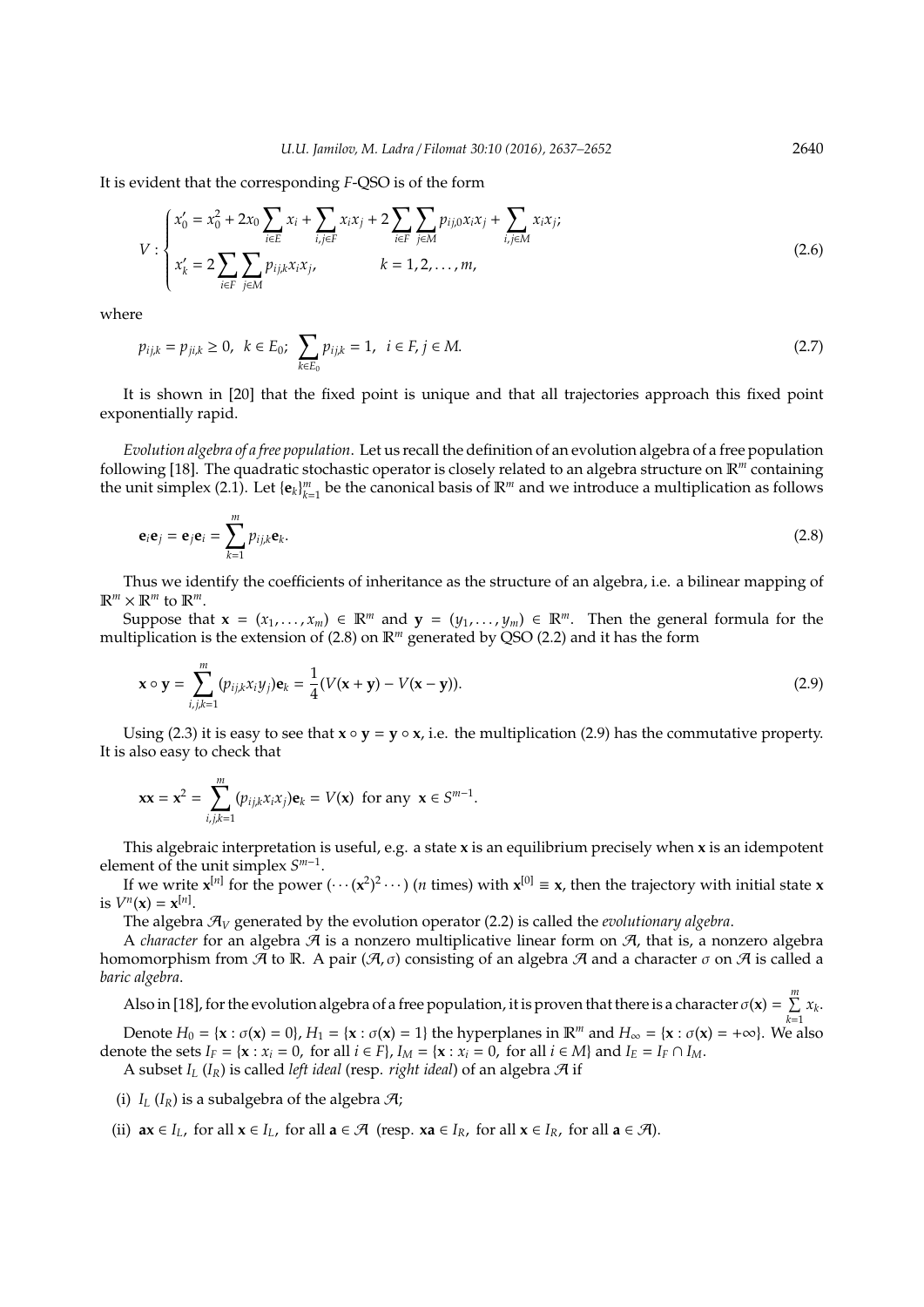A subset *I* is called *ideal* (two–sided ideal) if *I* is a left ideal and a right ideal, simultaneously. The *invariant linear form* is a linear form  $f$  on a baric algebra  $\mathcal{A}$  which satisfies

$$
f(\mathbf{xy}) = \frac{\sigma(\mathbf{y})f(\mathbf{x}) + \sigma(\mathbf{x})f(\mathbf{y})}{2} \text{ for all } \mathbf{x}, \mathbf{y} \in \mathcal{A}.
$$

The set *J* of invariant forms is a subspace of the dual space  $\mathcal{A}^*$ . Since the character  $\sigma \neq 0$  itself is clearly invariant, we have dim  $J \geq 1$ . Denote

$$
J^{\perp} = \{ \mathbf{x} : f(\mathbf{x}) = 0, \text{ for all } f \in J \}, \text{ ann } \mathcal{A} = \{ \mathbf{y} : \mathbf{y}\mathbf{x} = 0, \text{ for all } \mathbf{x} \in \mathcal{A} \}.
$$

#### **Definition 2.2 ([18]).**

- *(i)* An algebra is called flexible algebra *if it satisfies*  $\mathbf{x}(\mathbf{y}\mathbf{x}) = (\mathbf{x}\mathbf{y})\mathbf{x}$  *for any*  $\mathbf{x}, \mathbf{y} \in \mathcal{A}$ *;*
- *(ii)* An algebra is called conservative algebra if  $J = \text{ann } \mathcal{A}$ ;
- *(iii) An baric algebra is called* genetic algebra *if*

,

$$
\mathbf{e}_i \mathbf{e}_j = \sum_{k=0}^m \lambda_{ij,k} \mathbf{e}_k
$$

*where coe*ffi*cients satisfy*

$$
\lambda_{00,0} = 1, \quad \lambda_{0i,k} = 0, \quad 0 \le k < i \le m,
$$
\n
$$
\lambda_{ij,k} = 0, \quad 0 \le k \le \max(i,j), \quad i, j = 1, \dots, m.
$$
\n
$$
(2.10)
$$

*(iv) An algebra* A *is called* Bernstein (or stationary) algebra *if for any element* **x** ∈ A *it satisfies*

$$
({\bf x}^2)^2 = (\sigma({\bf x}))^2 {\bf x}^2. \tag{2.11}
$$

*(v)* For each element we have a linear operator  $M_x$ :  $A \to A$  defined by  $M_x(\mathbf{y}) = \mathbf{xy}$ . A baric algebra  $A$  is called a train algebra *if for each*  $\mathbf{x} \in \mathcal{A}$  *the characteristic polynomial of*  $M_{\mathbf{x}}$  *on*  $\mathcal{A}$  *depends only of the character*  $\sigma(\mathbf{x})$ *.* 

The conservative algebras are characterized by the following theorem.

**Theorem 2.3 ([18]).** *The baric algebra* (A, σ) *is conservative if and only if the following identity holds*

$$
x^2y = \sigma(x)xy, \text{ for all } x, y \in \mathcal{A}.\tag{2.12}
$$

## **3.** *F***-Evolution Algebra**

Suppose that  $\mathbf{x} = (x_0, x_1, \dots, x_m) \in \mathbb{R}^{m+1}$  and  $\mathbf{y} = (y_0, y_1, \dots, y_m) \in \mathbb{R}^{m+1}$ . Then we consider the multiplication on  $\mathbb{R}^{m+1}$  generated with QSO (2.6) as in (2.9)

$$
\mathbf{x} \circ \mathbf{y} = \frac{1}{4}(V(\mathbf{x} + \mathbf{y}) - V(\mathbf{x} - \mathbf{y})).
$$

Let  $\{\mathbf{e}_k\}_{k=0}^m$  be the canonical basis on  $\mathbb{R}^{m+1}$ . Then (2.8) has the form

$$
\mathbf{e}_{i}\mathbf{e}_{j} = \mathbf{e}_{j}\mathbf{e}_{i} = \begin{cases} \sum_{k \in E_{0}} p_{ij,k}\mathbf{e}_{k}, & \text{if } i \in F, j \in M, \\ \mathbf{e}_{0}, & \text{otherwise.} \end{cases}
$$
(3.1)

**Definition 3.1.** A linear space generated by  $e_k$ ,  $k = 0, 1, ..., m$ , over the real number field  $\mathbb{R}$ , with the multiplication *defined as* (3.1) *by using the coefficients of inheritance* (2.7) *is called an F*-evolution algebra *and denoted by*  $\mathcal{F} = \mathcal{F}_V$ *.*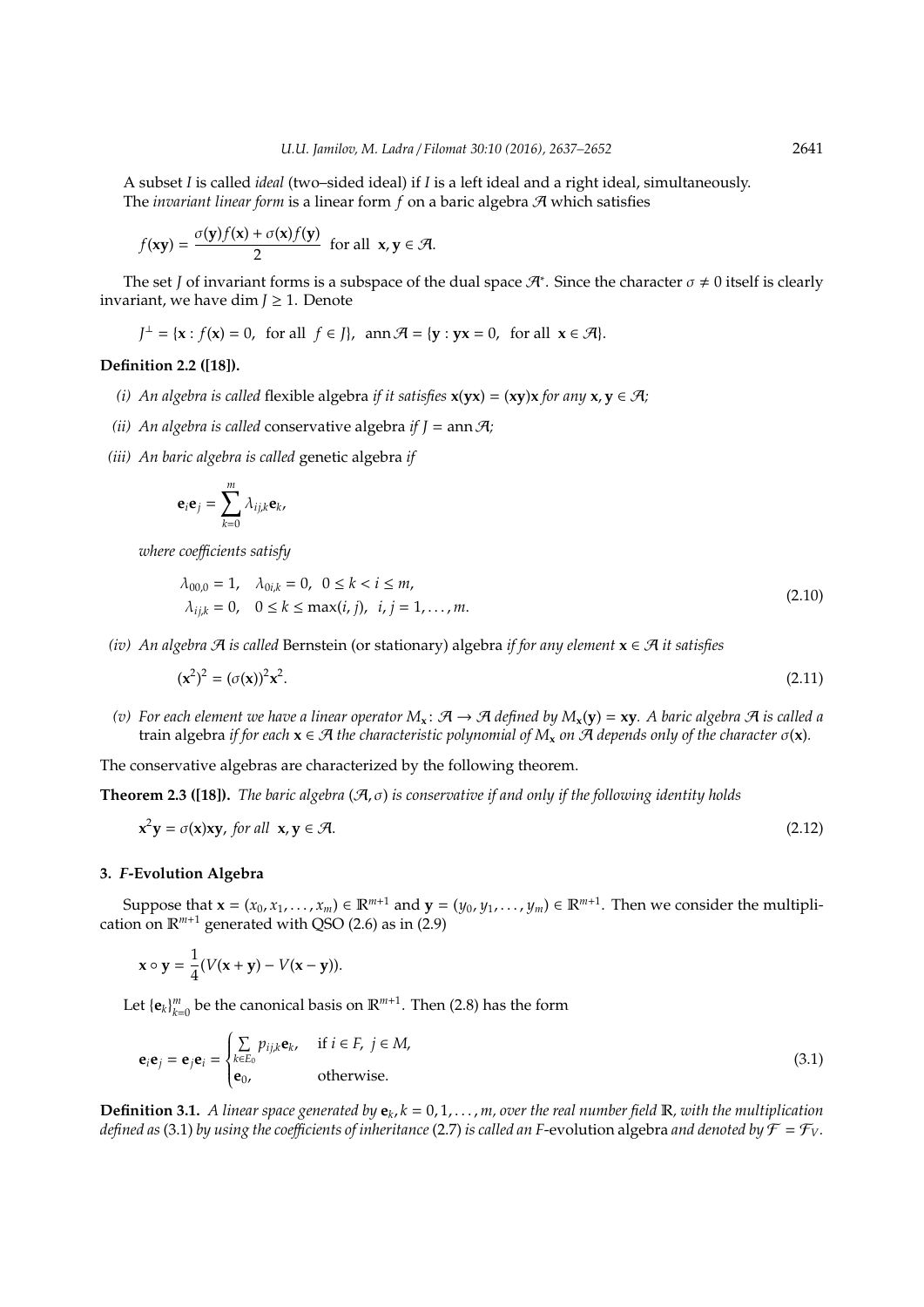### **Remark 3.2.**

- *(i) It is evident that an F-evolution algebra is di*ff*erent from the evolution algebra introduced in [22].*
- *(ii) It is also easy to see that an F-evolution algebra is di*ff*erent from the evolution algebra of the bisexual and "chicken" populations (see [16] and [17]).*

**Example 3.3.** *Consider the F-evolution algebra*  $\mathcal{F}_V = \langle \mathbf{e}_0, \mathbf{e}_1, \mathbf{e}_2 \rangle$ *, where*  $E_0 = \{0, 1, 2\}$ ,  $F = \{1\}$  *and*  $M = \{2\}$ *. Then, in this case,* (2.9) *has the form*

$$
\mathbf{x} \circ \mathbf{y} = (x_0y_0 + x_1y_1 + x_2y_2 + x_0y_1 + x_1y_0 + x_0y_2 + x_2y_0 + a(x_1y_2 + x_2y_1), b(x_1y_2 + x_2y_1), c(x_1y_2 + x_2y_1)),
$$

*where*  $a, b, c \ge 0$ ,  $a + b + c = 1$ . *Then* (3.1) *has the form*

$$
\mathbf{e}_j \mathbf{e}_i = \mathbf{e}_i \mathbf{e}_j = \begin{cases} a\mathbf{e}_0 + b\mathbf{e}_1 + c\mathbf{e}_2, & \text{if } i = 1, j = 2, \\ \mathbf{e}_0, & \text{otherwise.} \end{cases}
$$
(3.2)

*Basic properties*. The following theorem gives basic properties of an *F*-evolution algebra.

### **Theorem 3.4.**

- *(i) F-evolution algebra is not associative, in general.*
- *(ii) F-evolution algebra is flexible.*
- *(iii) F-evolution algebra is not power-associative, in general.*

*Proof.* (i) To see that an *F*-evolution algebra is not associative, we consider the *F*-evolution algebra of Example 3.3. We suppose that  $b > 0$  or  $c > 0$ . Then a simple analysis shows that

$$
\mathbf{e}_0 = \mathbf{e}_1(\mathbf{e}_2 \mathbf{e}_2) \neq (\mathbf{e}_1 \mathbf{e}_2) \mathbf{e}_2 = (a + ab + c) \mathbf{e}_0 + b^2 \mathbf{e}_1 + b c \mathbf{e}_2.
$$

(ii) It is evident that a commutative algebra is flexible. As mentioned above that an *F*-evolution algebra is a commutative algebra, so it is flexible.

(iii) To show that an *F*-evolution algebra is not power-associative, in general, we shall construct an example of **x** such that  $(xx)(xx) \neq ((xx)x)x$ . Let the *F*-evolution algebra defined in Example 3.3. Taking  $x = e_1 + e_2$ , then we have

$$
x^2 = 2(a+1)e_0 + 2be_1 + 2ce_2,
$$
\n(3.3)

$$
\mathbf{x}^2 \mathbf{x}^2 = 4\left( (a+1)^2 + b^2 + c^2 + 2(a+1)(b+c) + 2abc \right) \mathbf{e}_0 + 8b^2 c \mathbf{e}_1 + 8bc^2 \mathbf{e}_2,\tag{3.4}
$$

$$
\mathbf{x}^2 \mathbf{x} = 2(a+1)(b+c+2)\mathbf{e}_0 + 2b(b+c)\mathbf{e}_1 + 2c(b+c)\mathbf{e}_2,
$$
  
\n
$$
(\mathbf{x}^2 \mathbf{x})\mathbf{x} = 2(a+1)(b+c+1)^2 + 3\mathbf{e}_0 + 2b(b+c)^2\mathbf{e}_1 + 2c(b+c)^2\mathbf{e}_2.
$$
\n(3.5)

Then from (3.4) and (3.5) follows  $(xx)(xx) \neq ((xx)x)x$ , i.e. the algebra generated by an *F*-QSO is not power-associative.  $\square$ 

Since  $\mathcal F$  is a baric algebra there is the character of the algebra  $\sigma(\mathbf x) = \sum$  $\sum_{k∈E_0} x_k$ .

## **Proposition 3.5.**

*(i)* The sets  $H_0$ ,  $I_F$ ,  $I_M$ ,  $I_F$  are ideals of the F-evolution algebra;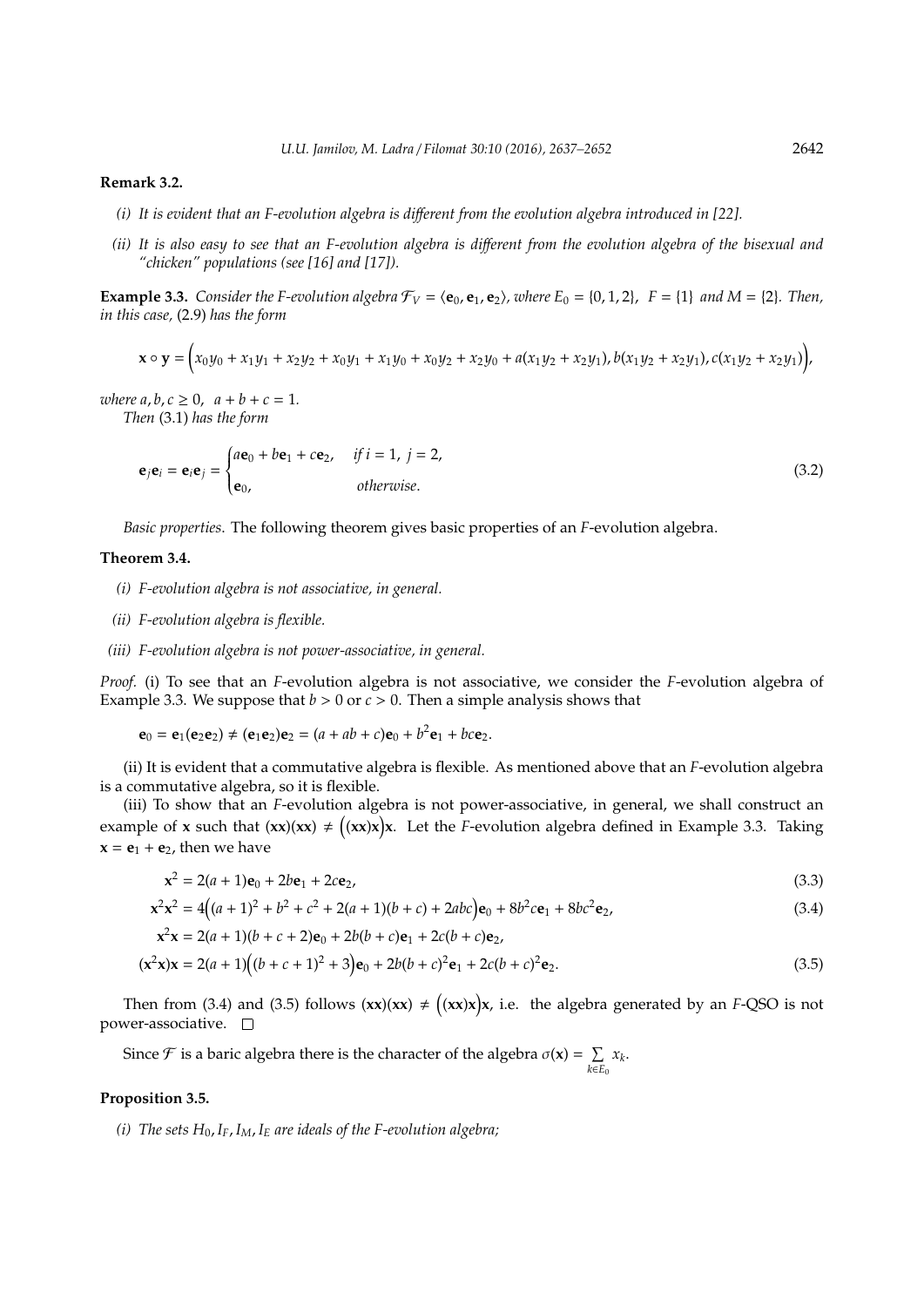*(ii)*  $H_1$  *is a closed set respect to the multiplication.* 

*Proof.* The proof immediately follows from that  $\mathcal F$  is a baric algebra and from the definition of ideal.  $\Box$ 

#### **Proposition 3.6.**

- *(i) An F-evolution algebra is not conservative, in general;*
- *(ii) An F-evolution algebra is not Bernstein, in general;*
- *(iii) An F-evolution algebra is not genetic.*
- *(iv) An F-evolution algebra is not train, in general;*
- *(v) An F-evolution algebra is not Jordan, in general;*
- *(vi) An F-evolution algebra is not alternative, in general;*
- *(vii) An F-evolution algebra is not Jacobi, in general;*

*Proof.* (i) Let us consider the *F*-evolution algebra defined in Example 3.3. Taking  $\mathbf{x} = \mathbf{e}_1$  and  $\mathbf{y} = \mathbf{e}_2$ , it is easy to check that

$$
x^2y = e_1^2e_2 = e_0e_2 = e_0,
$$

and using (3.2) we have

 $\sigma(\mathbf{e}_1)\mathbf{e}_1\mathbf{e}_2 = a\sigma(\mathbf{e}_1)\mathbf{e}_0 + b\sigma(\mathbf{e}_1)\mathbf{e}_1 + c\sigma(\mathbf{e}_1)\mathbf{e}_2.$ 

Consequently in this case we obtain that Equation (2.12) is not satisfied.

(ii) Again, in the considered *F*-evolution algebra in Example 3.3, taking the element  $z = e_1 + e_2$  from (3.3) and (3.4) we get that Equation (2.11) is not satisfied, that is,  $(z^2)^2 \neq (\sigma(z))^2 z^2$ .

(iii) From the definition of *F*-evolution algebras we can see that (2.7) and (2.10) cannot be satisfied simultaneously.

(iv) The definition of train algebra is equivalent to the following: there are real constants  $\theta_0, \ldots, \theta_m$  such that on  $H_1$  we have

$$
\det(\lambda I_n - M_{\mathbf{x}}) = \lambda^n - \theta_1 \lambda^{n-1} + \dots + (-1)^n \theta_n,\tag{3.6}
$$

and beyond the  $H_1$  we have

$$
\det(\lambda I_n - M_{\mathbf{x}}) = \lambda^n - \theta_1 \sigma \lambda^{n-1} + \dots + (-1)^n \theta_n \sigma^n, \tag{3.7}
$$

where  $\sigma = \sigma(\mathbf{x})$  (see [18]).

Let us consider the *F*-evolution algebra defined in Example 3.3. Then we have

$$
\det(\lambda I_3 - M_{\mathbf{x}}) = \lambda(\lambda - \sigma)(\lambda - (bx_2 + cx_1)).
$$

The last equation does not satisfy either (3.6) or (3.7). Thus the *F*-evolution algebra is not train algebra.

(v) An algebra is called *Jordan* if for any elements **x**, **y** from the algebra it is hold  $(xy)x^2 = x(yx^2)$ . Again we consider the *F*-evolution algebra defined in Example 3.3 and suppose that  $b \neq c$ . Taking  $\mathbf{x} = \mathbf{e}_1 + \mathbf{e}_2$  and  $y = e_1 - e_2$  one has that

$$
0 = (xy)x^{2} \neq x(yx^{2}) = 2(b^{2} - c^{2})(1 - a)e_{0} - 2(b^{2} - c^{2})be_{1} - 2(b^{2} - c^{2})ce_{2}.
$$

(vi) An algebra is called *alternative* if for any elements **x**, **y** from the algebra,  $(xx)y = x(xy)$  and  $(yx)x = y(xx)$ hold simultaneously. Again we consider the *F*-evolution algebra defined in Example 3.3. Taking  $\mathbf{x} = \mathbf{e}_1$  and  **one has that** 

$$
\mathbf{e}_0 = (\mathbf{x}\mathbf{x})\mathbf{y} \neq \mathbf{x}(\mathbf{x}\mathbf{y}) = (a + b + ac)\mathbf{e}_0 + bc\mathbf{e}_1 + c^2\mathbf{e}_2.
$$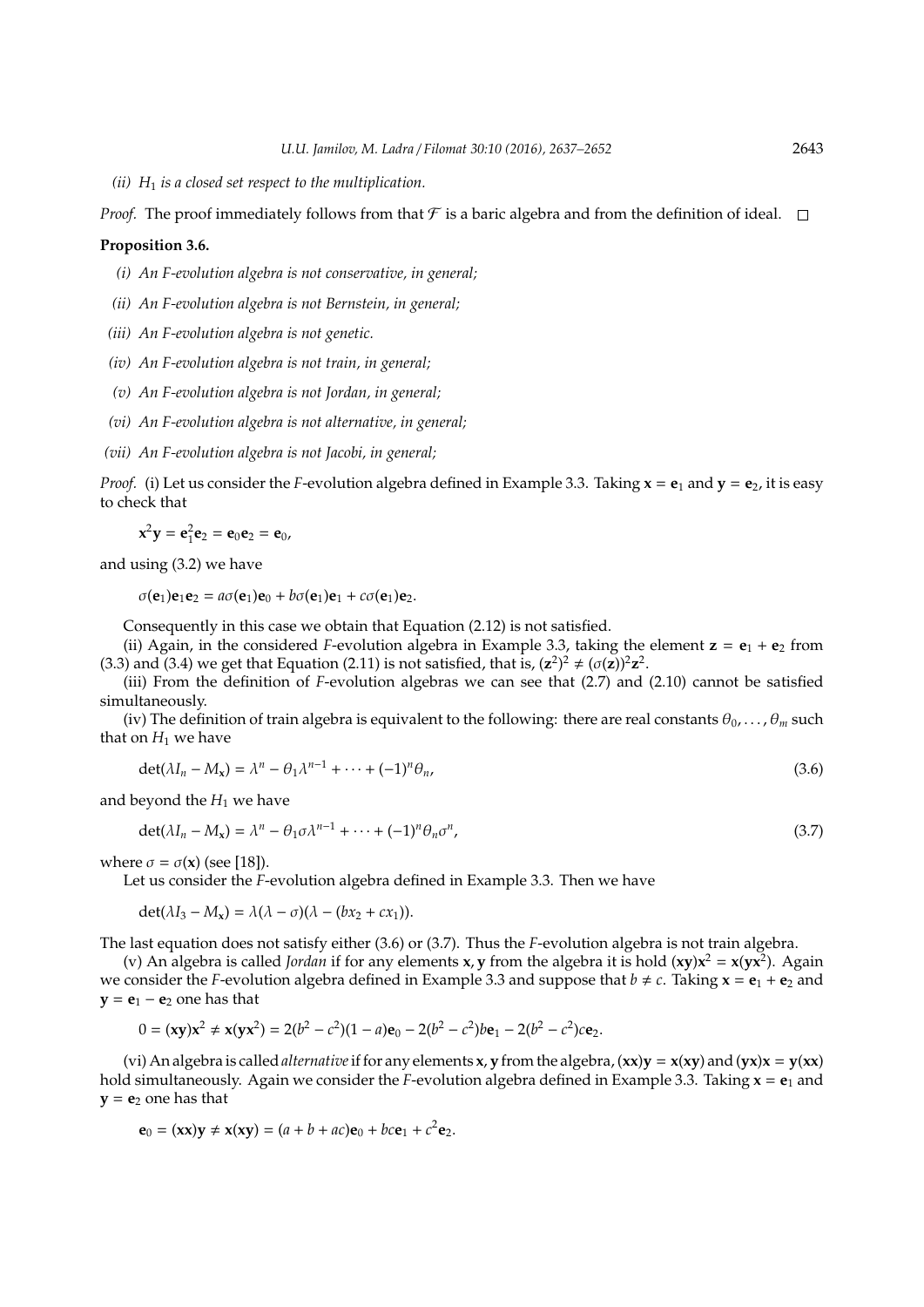Similarly it is easy to see that the second equation does not hold.

(vii) An algebra is called *Jacobi* if for any elements **x**, **y**, **z** from the algebra, (**xy**)**z**+(**yz**)**x**+(**zx**)**y** = 0 holds. Again, we consider the *F*-evolution algebra defined in Example 3.3. Taking  $x = e_1 + e_2$ ,  $y = e_1 - e_2$  and  $z = e_1$  one has that

$$
(xy)z + (yz)x + (zx)y = 2b(1 - a)e_0 - 2b^2e_1 - 2bce_2 \neq 0.
$$

Thus the *F*-evolution algebra is not Jacobi algebra.  $\Box$ 

*Banach algebra*. Define a norm  $\|\cdot\|$  in the *F*-evolution algebra  $\mathcal F$  as follows

$$
||\mathbf{x}|| = \sum_{k \in E_0} ||x_k \mathbf{e}_k|| := \sum_{k \in E_0} |x_k|.
$$

For a fixed  $y \in \mathcal{F}$  consider the operator  $L_y : \mathcal{F} \to \mathcal{F}$ , left multiplication (resp. right multiplication  $R_y$ ), defined as

$$
L_{\mathbf{y}}(\mathbf{x}) = \mathbf{y}\mathbf{x} \ \ (\text{resp. } R_{\mathbf{y}}(\mathbf{x}) = \mathbf{x}\mathbf{y}).
$$

**Theorem 3.7.** *For any*  $y \in \mathcal{F}$  *the operator*  $L_y$  *is a bounded linear operator.* 

*Proof.* For arbitrary  $y \in \mathcal{F}$  we have

$$
L_{\mathbf{y}}(\mathbf{x}) = \sum_{k \in E_0} \sum_{i,j \in E_0} p_{ij,k} x_i y_j \mathbf{e}_k,
$$

$$
||L_{\mathbf{y}}(\mathbf{x})|| = \sum_{k \in E_0} \left| \sum_{i,j \in E_0} p_{ij,k} x_i y_j \right| \le \sum_{k \in E_0} \sum_{i,j \in E_0} p_{ij,k} |x_i y_j|
$$
  

$$
\le \sum_{i,j \in E_0} |x_i y_j| \le \sum_{i \in E_0} |x_i| \sum_{j \in E_0} |y_j| \le ||\mathbf{x}|| ||\mathbf{y}||.
$$

So  $L_{\mathbf{v}}(\mathbf{x})$  is bounded for any fixed  $\mathbf{y} \in \mathcal{F}$ .  $\Box$ 

**Theorem 3.8.** *An F-evolution algebra* F *is a Banach space.*

*Proof.* It easy to see that if  $x^n$  converges then its all coordinates also converge. So limit of  $x^k$  also will be an element of  $\mathcal F$ , and so the theorem is proved.  $\Box$ 

**Corollary 3.9.** *An F-evolution algebra is a non associative Banach algebra.*

*The derivations of an F-evolution algebra*. In the study of genetic algebras the notion of derivations of algebras is useful. There are many papers dedicated to derivations of genetic algebras. In [13] an explanation of the genetic meaning of derivations of a genetic algebra is given. Below, we describe the set of all derivations of an *F*-evolution algebra.

**Definition 3.10.** *A linear map*  $D: \mathcal{F} \rightarrow \mathcal{F}$  *is called a derivation if* 

 $D(xy) = D(x)y + xD(y)$ , for any  $x, y \in \mathcal{F}$ .

Let  $D \in \text{Der}(\mathcal{F})$  be a derivation and suppose

$$
D(\mathbf{e}_i)=\sum_{j\in E_0}d_{ij}\mathbf{e}_j.
$$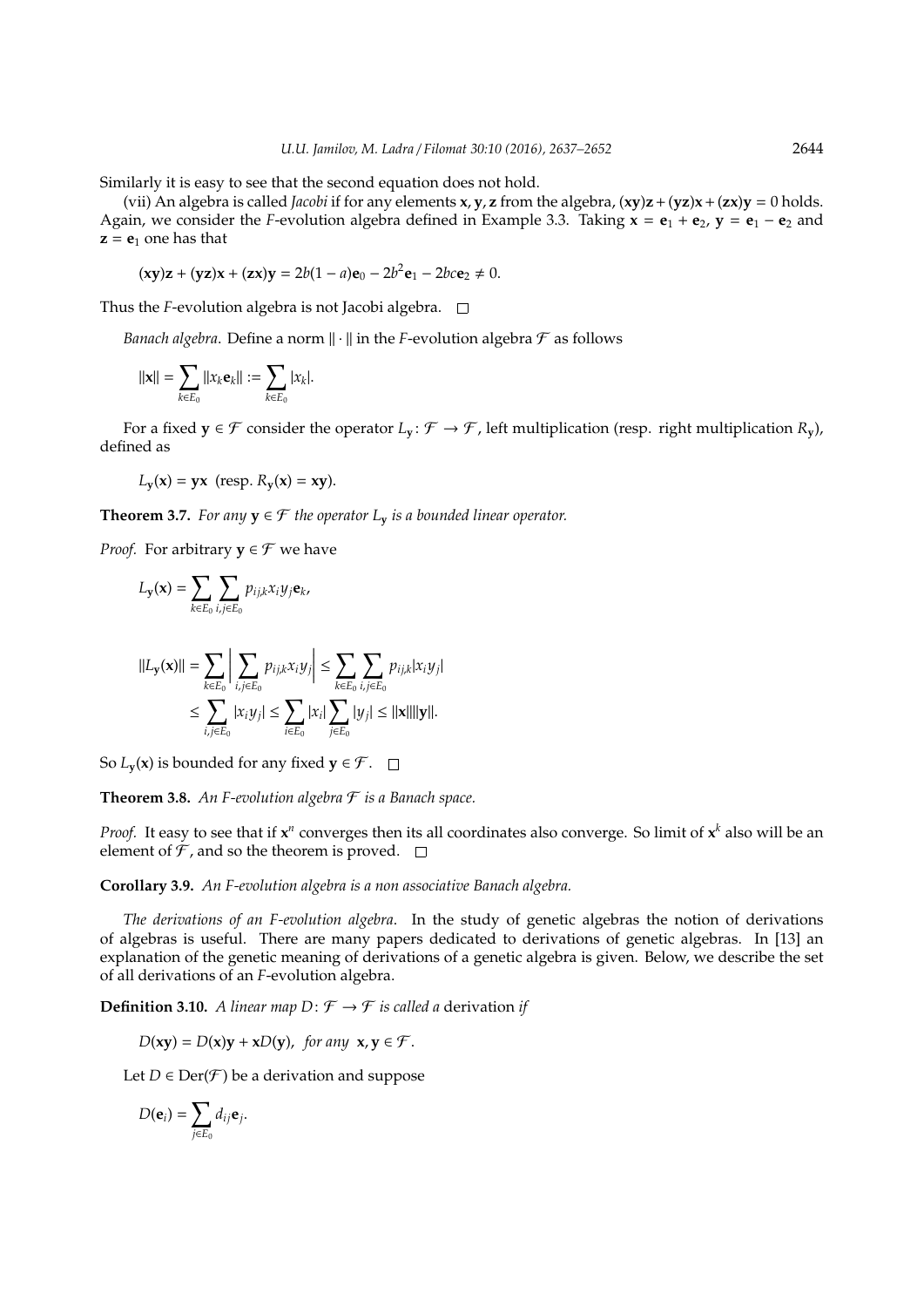$$
D(\mathbf{e}_i\mathbf{e}_j)=D(\sum_{k\in E_0}p_{ij,k}\mathbf{e}_k)=\sum_{k\in E_0}p_{ij,k}D(\mathbf{e}_k)=\sum_{k,t\in E_0}d_{kt}p_{ij,k}\mathbf{e}_t,
$$

$$
D(\mathbf{e}_i)\mathbf{e}_j = \Big(\sum_{k\in E_0}d_{ik}\mathbf{e}_k\Big)\mathbf{e}_j = \sum_{k,t\in E_0}d_{ik}p_{kj,t}\mathbf{e}_t, \ \ \mathbf{e}_iD(\mathbf{e}_j) = \mathbf{e}_i\Big(\sum_{k\in E_0}d_{jk}\mathbf{e}_k\Big) = \sum_{k,t\in E_0}d_{jk}p_{ki,t}\mathbf{e}_t.
$$

By definition, we have

$$
\sum_{k,t \in E_0} d_{kt} p_{ij,k} \mathbf{e}_t = \sum_{k,t \in E_0} d_{ik} p_{kj,t} \mathbf{e}_t + \sum_{k,t \in E_0} d_{jk} p_{ki,t} \mathbf{e}_t,
$$
  

$$
\sum_{k \in E_0} (d_{kt} p_{ij,k} - d_{ik} p_{kj,t} - d_{jk} p_{ki,t}) = 0, i, j, t \in E_0.
$$

Since for any  $\mathbf{x} \in \mathcal{F}$  we have  $D(\mathbf{x}) = \sum$  $\sum_{k\in E_0} x_k D(\mathbf{e}_k)$ , *D* is uniquely defined by the matrix  $\mathcal{D} = \mathcal{D}(D) = (d_{ij})_{i,j\in E_0}$ . Therefore

$$
\text{Der}(\mathcal{F}) = \{D : \sum_{k \in E_0} (d_{kt} p_{ij,k} - d_{ik} p_{kj,t} - d_{jk} p_{ki,t}) = 0, \ \ i, j, t \in E_0 \}.
$$

**Example 3.11.** *Consider the F-evolution algebra defined in Example 3.3. Suppose b > 0, c > 0 and* 

 $D(\mathbf{e}_0) = d_{00}\mathbf{e}_0 + d_{01}\mathbf{e}_1 + d_{02}\mathbf{e}_2$  $D(\mathbf{e}_1) = d_{10}\mathbf{e}_0 + d_{11}\mathbf{e}_1 + d_{12}\mathbf{e}_2$  $D(\mathbf{e}_2) = d_{20}\mathbf{e}_0 + d_{21}\mathbf{e}_1 + d_{22}\mathbf{e}_2.$ 

From equations  $D(e_0) = D(e_0e_1) = D(e_0)e_1 + e_0D(e_1)$ ,  $D(e_0) = D(e_0e_2) = D(e_0)e_2 + e_0D(e_2)$  and  $D(e_1e_2) =$  $D(\mathbf{e}_1)\mathbf{e}_2 + \mathbf{e}_1 D(\mathbf{e}_2)$ , and after some computations, we obtain

$$
d_{01} + ad_{02} + d_{10} + d_{11} + d_{12} = 0
$$
  
\n
$$
bd_{02} = d_{01}
$$
  
\n
$$
cd_{02} = d_{02}
$$
  
\n
$$
d_{02} + ad_{01} + d_{20} + d_{21} + d_{22} = 0
$$
  
\n
$$
bd_{01} = d_{01}
$$
  
\n
$$
cd_{01} = d_{02}
$$
  
\n
$$
d_{10} + ad_{11} + d_{12} + d_{20} + d_{21} + ad_{22} = ad_{00} + bd_{10} + cd_{20}
$$
  
\n
$$
bd_{22} = ad_{01} + cd_{21}
$$
  
\n
$$
cd_{11} = ad_{02} + bd_{12}
$$

*and*

$$
\begin{cases}\nd_{00} = 0 & d_{01} = 0 & d_{02} = 0 \\
d_{10} = -\frac{b+c}{b}\alpha & d_{11} = \alpha & d_{12} = \frac{c}{b}\alpha \\
d_{20} = -\frac{b+c}{c}\beta & d_{21} = \frac{b}{c}\beta & d_{22} = \beta\n\end{cases}
$$

*where*  $\alpha, \beta \in \mathbb{R}$ *.*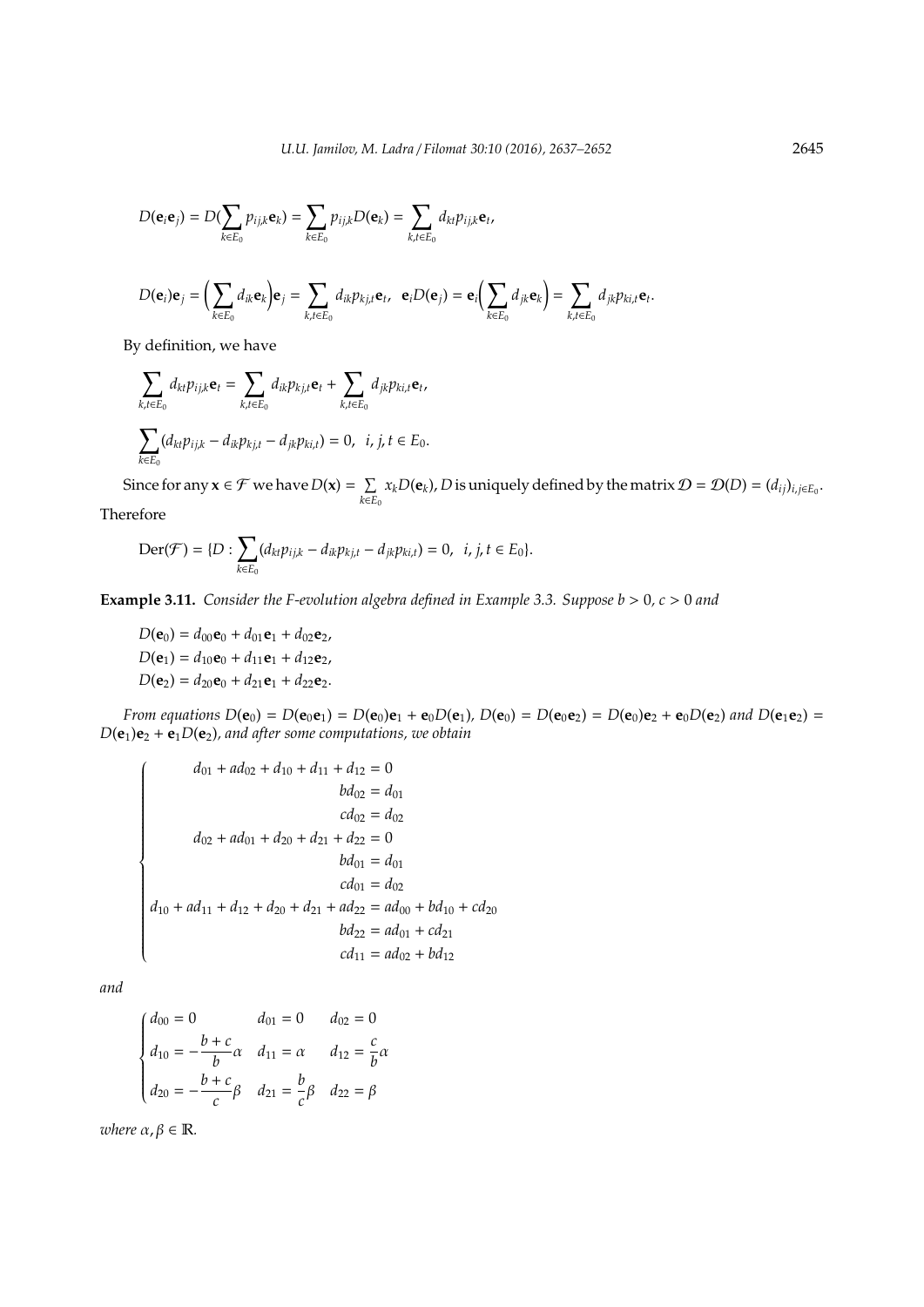*Consequently*

$$
D(\mathbf{e}_0) = 0
$$
  
\n
$$
D(\mathbf{e}_1) = -\frac{b+c}{b}\alpha \mathbf{e}_0 + \alpha \mathbf{e}_1 + \frac{c}{b}\alpha \mathbf{e}_2
$$
  
\n
$$
D(\mathbf{e}_2) = -\frac{b+c}{c}\beta \mathbf{e}_0 + \frac{b}{c}\beta \mathbf{e}_1 + \beta \mathbf{e}_2
$$

*and for any element*  $\mathbf{x} = (x_0, x_1, x_2) \in \mathbb{R}^3$  *we obtain* 

$$
D(\mathbf{x}) = -(b+c)\left(\frac{\alpha x_1}{b} + \frac{\beta x_2}{c}\right)\mathbf{e}_0 + (\alpha x_1 + \frac{bx_2}{c})\mathbf{e}_1 + (\frac{cx_1}{b} + \beta x_2)\mathbf{e}_2.
$$

*Thus*

$$
\text{Der}(\mathcal{F}) = \left\{ D : D(\mathbf{x}) = -(b+c)\left(\frac{\alpha x_1}{b} + \frac{\beta x_2}{c}\right)\mathbf{e}_0 + \left(\alpha x_1 + \frac{b x_2}{c}\right)\mathbf{e}_1 + \left(\frac{c x_1}{b} + \beta x_2\right)\mathbf{e}_2, \mathbf{x} \in \mathbb{R}^3, \alpha, \beta \in \mathbb{R} \right\}.
$$

## **4. Dynamics of an F-QSO**

Let us consider the quadratic operator  $V: \mathcal{F}_V \to \mathcal{F}_V$  defined by formula (2.6).

# **Proposition 4.1.**

- *(i) If* **x** *is a fixed point then*  $\mathbf{x} \in H_0 \cup H_1$ *;*
- *(ii) If* **x** *is a zero point then*  $\mathbf{x} \in H_0$ *.*

*Proof.* (i) Let **x** be a fixed point of *V*. Then

$$
\sigma(V(\mathbf{x})) = \sum_{k \in E_0} x'_k = \sum_{k,i,j \in E_0} p_{ij,k} x_i x_j = \sum_{i \in E_0} x_i \sum_{j \in E_0} x_j = (\sigma(\mathbf{x}))^2.
$$
\n(4.1)

Therefore  $\sigma(\mathbf{x}) = 0$  or  $\sigma(\mathbf{x}) = 1$  and  $\mathbf{x} \in H_0 \cup H_1$ .

(ii) Let **x** be a zero point. Then from  $0 = \sigma(V(\mathbf{x})) = (\sigma(\mathbf{x}))^2$  we obtain  $\mathbf{x} \in H_0$ .  $\square$ 

We denote by  $\omega(x)$  the set of limit points of the trajectory (2.4).

**Theorem 4.2.** *For any initial*  $\mathbf{x} \in \mathcal{F}_V$  *we have* 

$$
\omega(\mathbf{x}) \subset \begin{cases} H_0 & \text{if} \quad |\sigma(\mathbf{x})| < 1, \\ H_1 & \text{if} \quad |\sigma(\mathbf{x})| = 1, \\ H_\infty & \text{if} \quad |\sigma(\mathbf{x})| > 1. \end{cases}
$$

*Proof.* From (4.1) one easily has that

$$
\sigma(\mathbf{x}^{n+1}) = \sigma(V(\mathbf{x}^n)) = (\sigma(\mathbf{x}^n))^2 = (\sigma(\mathbf{x}))^{2^n}.
$$

Therefore

$$
\lim_{n \to \infty} \sigma(\mathbf{x}^n) = \begin{cases} 0 & \text{if } |\sigma(\mathbf{x})| < 1, \\ 1 & \text{if } |\sigma(\mathbf{x})| = 1, \\ +\infty & \text{if } |\sigma(\mathbf{x})| > 1. \end{cases}
$$

 $\Box$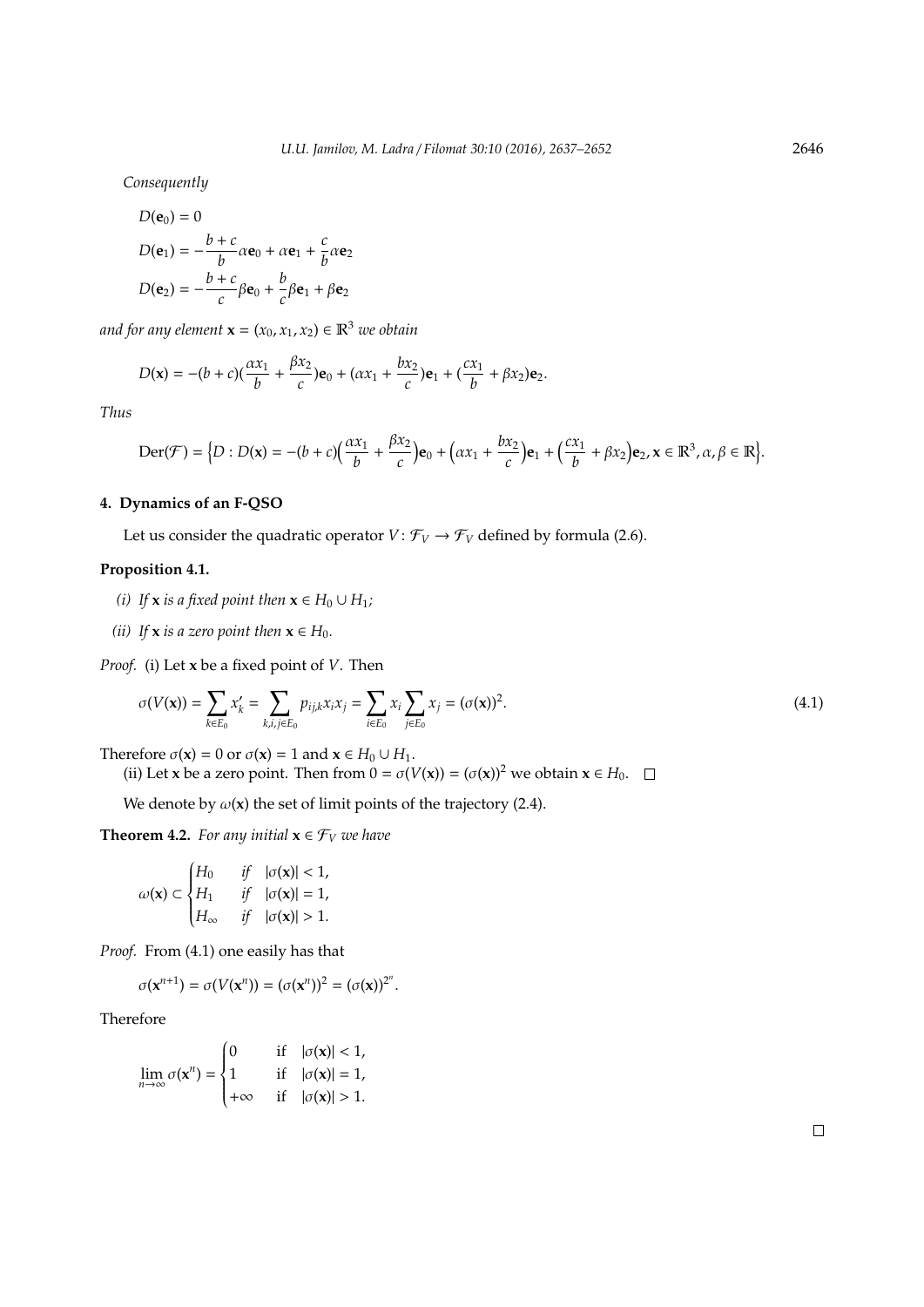## **5.** *F***-Evolution Algebra Volterra Type**

Let

$$
E_0 = \{0, 1, \ldots, m\}, \ \ F = \{1, 2, 3, \ldots, m_1\}, \ \ M = \{m_1 + 1, \ldots, m\}.
$$

In this section we shall consider a special case of an *F*-evolution algebra giving the following additional condition on heredity coefficients

$$
p_{ijk} = 0 \text{ if } k \notin \{0, i, j\}, \text{ for all } i, j, k \in E_0. \tag{5.1}
$$

The biological interpretation of condition (5.1) is clear: any pair of parents might have offspring which repeats one of them or might have not offspring.

An *F*-evolution algebra that satisfies condition (5.1) is called an *F-evolution algebra Volterra type* and denoted by  $\mathcal{F}_V(m_1, m)$ .

It is easy to see that the corresponding *F*-QSO Volterra type is of the form

$$
V_{(m_1,m)}: \begin{cases} x'_0 = x_0^2 + 2x_0 \sum_{i \in E} x_i + \sum_{i,j \in F} x_i x_j + 2 \sum_{i \in F} \sum_{j \in M} p_{ij,0} x_i x_j + \sum_{i,j \in M} x_i x_j, \\ x'_i = 2x_i (\mathbb{1}_{\{i \in F\}} \sum_{j \in M} p_{ij,i} x_j + \mathbb{1}_{\{i \in M\}} \sum_{j \in F} p_{ij,i} x_j), \quad i = 1, 2, ..., m, \end{cases} \tag{5.2}
$$

where

$$
p_{ij,0} = p_{ji,0} \ge 0, \ \ p_{ij,i} = p_{ji,i} \ge 0, \ \ p_{ij,0} + p_{ij,i} + p_{ij,j} = 1, \text{ for all } i, j \in E_0.
$$

Let we shall describe the set of idempotent elements of an *F*-evolution algebra Volterra type. Denote by  $Id(\mathcal{F}_V(m_1,m))$  the set of all idempotent elements of an *F*-evolution algebra Volterra type. First we shall consider small cases to describe the full set of the idempotent elements.

*Case 1*: Let  $E_0 = \{0, 1, 2\}$ ,  $F = \{1\}$  and  $M = \{2\}$ . Then an idempotent element of the corresponding evolution algebra is a solution of the nonlinear system

$$
\begin{cases}\nx_0 = x_0^2 + x_1^2 + x_2^2 + 2x_0x_1 + 2x_0x_2 + 2p_{12,0}x_1x_2, \\
x_1 = 2p_{12,1}x_1x_2, \\
x_2 = 2p_{12,2}x_1x_2,\n\end{cases}
$$

where

$$
p_{12,0}, p_{12,1}, p_{12,2} \in [0,1]; \ p_{12,0} + p_{12,1} + p_{12,2} = 1.
$$

It is easy to check that if  $p_{12,1}, p_{12,2} > 0$  then

$$
Id(\mathcal{F}_V(1,2)) = \{(0,0,0); (1,0,0); (\xi_0,\xi_1,\xi_2); (\eta_0,\eta_1,\eta_2)\}
$$

and if  $p_{12,1} = 0$  or  $p_{12,2} = 0$  then

$$
Id(\mathcal{F}_V(1,2))=\{(0,0,0);(1,0,0)\},
$$

where

$$
\xi_0=-\frac{1-p_{12,0}}{2p_{12,1}p_{12,2}}, \ \ \eta_0=1-\frac{1-p_{12,0}}{2p_{12,1}p_{12,2}}, \ \ \xi_1=\eta_1=\frac{1}{2p_{12,2}}, \ \ \xi_2=\eta_2=\frac{1}{2p_{12,2}}.
$$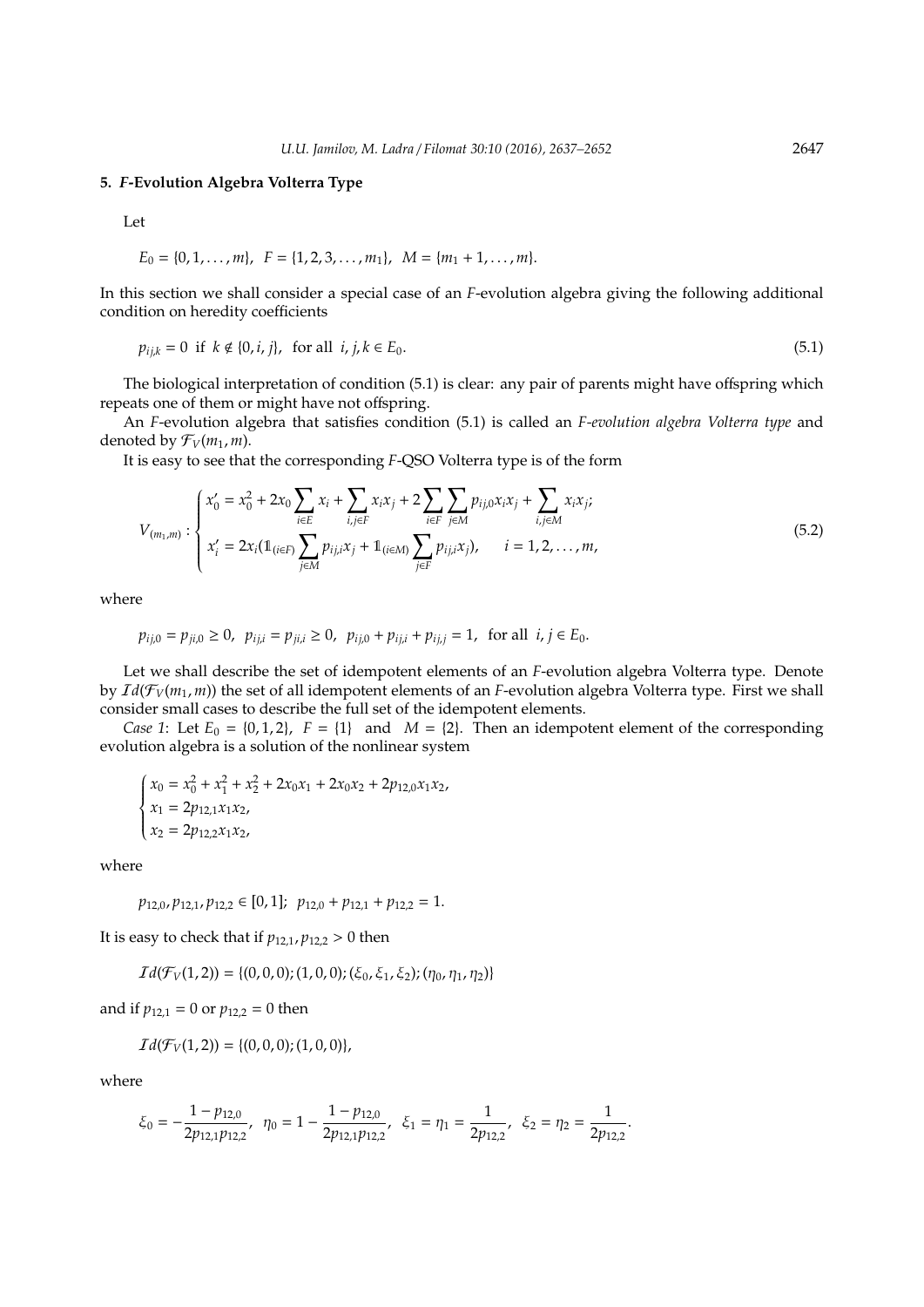*Case 2*: Let  $E_0 = \{0, 1, 2, 3\}$ ,  $F = \{1, 2\}$  and  $M = \{3\}$ . Then an idempotent element of the corresponding evolution algebra is a solution of the nonlinear system

$$
\begin{cases}\nx_0 = x_0^2 + x_1^2 + x_2^2 + 2x_0x_1 + 2x_0x_2 + 2x_0x_3 + 2x_1x_2 + 2p_{13,0}x_1x_3 + 2p_{23,0}x_2x_3, \\
x_1 = 2p_{13,1}x_1x_3, \\
x_2 = 2p_{23,2}x_2x_3, \\
x_3 = 2x_3(p_{13,3}x_1 + p_{23,3}x_2),\n\end{cases}
$$

where

 $p_{13,0}, p_{13,1}, p_{13,3}, p_{23,0}, p_{23,2}, p_{23,3} \in [0,1]; p_{13,0} + p_{13,1} + p_{13,3} = p_{23,0} + p_{23,2} + p_{23,3} = 1.$ 

*Subcase*  $x_1 = 0$ : It is evident that if  $p_{23,2}, p_{23,3} > 0$ , then

 $I_1 = \{(0, 0, 0, 0); (1, 0, 0, 0); (\xi_0, 0, \xi_2, \xi_3); (\eta_0, 0, \eta_2, \eta_3)\}\$ 

and if  $p_{23,2} = 0$  or  $p_{23,3} = 0$ , then

 $\mathcal{I}_1 = \{(0, 0, 0, 0); (1, 0, 0, 0)\},\$ 

where

$$
\xi_0=-\frac{p_{23,2}+p_{23,3}}{2p_{23,2}p_{23,3}},\ \ \eta_0=1-\frac{p_{23,2}+p_{23,3}}{2p_{23,2}p_{23,3}},\ \ \xi_2=\eta_2=\frac{1}{2p_{23,3}},\ \ \xi_3=\eta_3=\frac{1}{2p_{23,2}}.
$$

*Subcase*  $x_2 = 0$ : It is evident that if  $p_{13,1}, p_{13,3} > 0$ , then

$$
\mathcal{I}_2=\{(0,0,0,0);(1,0,0,0);(\xi_0,\xi_1,0,\xi_3);(\eta_0,\eta_1,0,\eta_3)\}
$$

and if  $p_{13,1} = 0$  or  $p_{13,3} = 0$ , then

$$
\mathcal{I}_2 = \{(0,0,0,0); (1,0,0,0)\},\
$$

where

$$
\xi_0=-\frac{p_{13,1}+p_{13,3}}{2p_{13,1}p_{13,3}},\ \ \eta_0=1-\frac{p_{13,1}+p_{13,3}}{2p_{13,1}p_{13,3}},\ \ \xi_1=\eta_1=\frac{1}{2p_{13,3}},\ \ \xi_3=\eta_3=\frac{1}{2p_{13,1}}.
$$

*Subcase*  $x_1 \neq 0$ ,  $x_2 \neq 0$ : It is evident that if  $p_{13,1} = p_{23,2} > 0$ , then

$$
\mathcal{I}_3 = \{ \mathbf{x} : x_0 = -\sum_{k=1}^3 x_k; \ p_{13,3}x_1 + p_{23,3}x_2 = \frac{1}{2}; \ x_3 = (2p_{13,1})^{-1} \}
$$

$$
\cup \{ \mathbf{x} : x_0 = 1 - \sum_{k=1}^3 x_k; \ p_{13,3}x_1 + p_{23,3}x_2 = \frac{1}{2}; \ x_3 = (2p_{13,1})^{-1} \}.
$$

and if  $p_{13,1} = 0$  or  $p_{23,2} = 0$ , then

$$
\mathcal{I}_3 = \{(0,0,0,0); (1,0,0,0)\}
$$

Consequently

 $Id(\mathcal{F}_V(2,3)) = I_1 \cup I_2 \cup I_3$ 

*Case 3*: Let us given the *F*-evolution algebras Volterra type  $\mathcal{F}_V(m_1, m)$ , we shall describe the set of all idempotent elements. Denote  $\mathcal{F}_V(m_1, m)^{\neq} = \{ \mathbf{x} : \prod^m$  $\prod_{i=0}^{m} x_i \neq 0$ .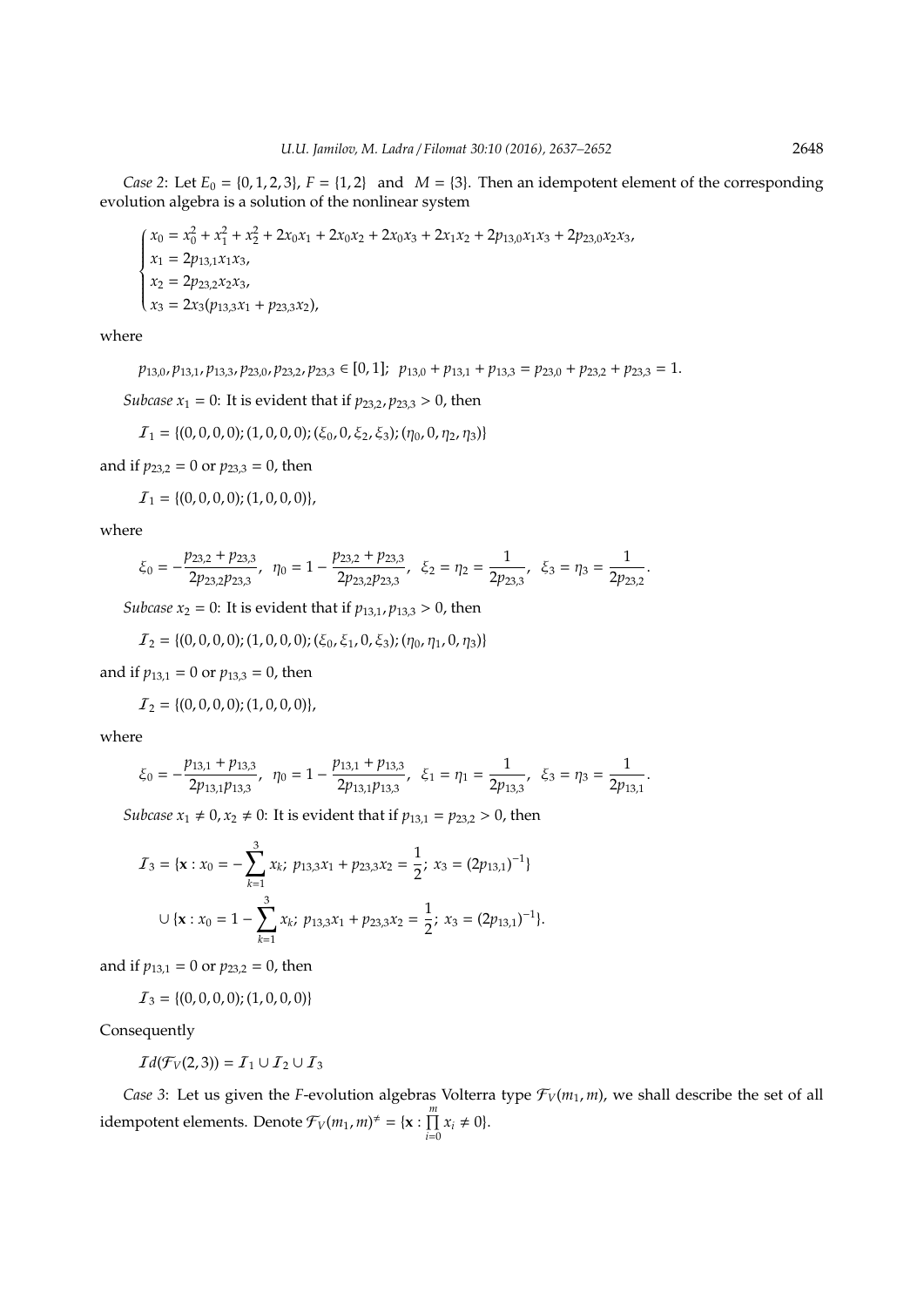(a) We shall find the idempotents belonging to  $I = Id(\mathcal{F}_V(m_1, m)) \cap \mathcal{F}_V(m_1, m)^{\neq}$ . Then, in this case, from (5.2) we obtain the following system of linear equations

$$
\mathbb{1}_{(i \in F)} \sum_{j \in M} p_{ij,i} x_j + \mathbb{1}_{(i \in M)} \sum_{j \in F} p_{ij,i} x_j = \frac{1}{2}, \ \ i = 1, 2, \ldots, m,
$$

or equivalently

$$
\begin{cases}\n\sum_{j=m_1+1}^{m} p_{ij,i}x_j = \frac{1}{2}, & i = 1, 2, ..., m_1, \\
\sum_{j=1}^{m_1} p_{ij,i}x_j = \frac{1}{2}, & i = m_1+1, m_1+2, ..., m.\n\end{cases}
$$
\n(5.3)

Denote

$$
\mathbf{P} = \begin{pmatrix}\n0 & \dots & 0 & p_{1m_1+1,1} & \dots & p_{1m,1} \\
\vdots & \vdots & \vdots & & \vdots & \vdots \\
0 & \dots & 0 & p_{m_1m_1+1,m_1} & \dots & p_{m_1m,m_1} \\
p_{1m_1+1,m_1+1} & \dots & p_{mm_1+1,m_1+1} & 0 & \dots & 0 \\
\vdots & \vdots & \vdots & & \vdots & \vdots \\
p_{1m,m} & \dots & p_{mm,m} & 0 & \dots & 0\n\end{pmatrix}
$$
\n(5.4)

and  $1/2 = \frac{1}{2} \cdot 1$ , where  $1 = (1, \ldots, 1)$ . It is known by Kronecker-Capelli theorem that the system of linear equations (5.3) has a solution if and only if the rank of the matrix **P** is equal to the rank of its augmented matrix (**P**|**1**/**2**). Consequently:

- **–** if rank  $P = \text{rank}(P|1/2)$  and  $\det(P) \neq 0$  then  $|I| = 1$ ;
- $\blacksquare$  if rank  $\mathbf{P} = \text{rank}(\mathbf{P}|\mathbf{1}/2)$  and  $\det(\mathbf{P}) = 0$  then  $|I| = \infty$ ;
- $-$  if rank  $P \neq \text{rank}(P|1/2)$  then  $I = \emptyset$ .
- (b) Suppose  $x_m = 0$ . In this case using (5.2) one has that the evolution operator  $V_{(m_1,m-1)}$  of the algebra  $\mathcal{F}_V(m_1, m-1)$  is the restriction of the evolution operator  $V_{(m_1,m)}$  of the algebra  $\mathcal{F}_V(m_1, m)$ . Using the above method we will find  $Id(\mathcal{F}_V(m_1, m-1)) \cap \mathcal{F}_V(m_1, m-1)^{\neq}$  and the elements of the form

$$
\mathbf{x} = (x_0, x_1, \dots, x_{m-1}, 0) \in \mathcal{F}_V(m_1, m), \quad \text{where}
$$
  
\n
$$
(x_0, x_1, \dots, x_{m-1}) \in Id(\mathcal{F}_V(m_1, m-1)) \cap \mathcal{F}_V(m_1, m-1)^{+}
$$
\n(5.5)

are idempotent elements of the  $\mathcal{F}_V(m_1, m)$ . Similarly one can consider the case  $x_m = x_{m-1} = 0$  and find the idempotent elements for  $x_m = 0$  and so on. We denote by  $I_{x_m}$  the set of all idempotents for  $x_m = 0$ . When we consider the case  $x_{m-1} = 0$ , we assume that  $x_m > 0$  and repeat the above algorithm.

(c) Suppose  $x_{m_1} = 0$ . Similarly as in (a) using (5.2) one has that the evolution operator  $V_{(m_1-1,m)}$  of the algebra F*V*(*m*1−1, *m*) is the restriction of the evolution operator *V*(*m*1,*m*) of the algebra F*V*(*m*1, *m*). Using the above method we will find  $Id(\mathcal{F}_V(m_1 - 1, m)) \cap \mathcal{F}_V(m_1, m - 1)^{\neq}$  and the elements of the form

$$
\mathbf{x} = (x_0, x_1, \dots, x_{m_1-1}, 0, x_{m_1+1}, \dots, x_m) \in \mathcal{F}_V(m_1, m), \quad \text{where}
$$
  

$$
(x_0, x_1, \dots, x_{m_1-1}, x_{m_1+1}, \dots, x_m) \in \mathcal{I}d(\mathcal{F}_V(m_1 - 1, m)) \cap \mathcal{F}_V(m_1, m - 1)^{\neq}
$$
 (5.6)

are idempotent elements of the  $\mathcal{F}_V(m_1, m)$ . We denote by  $I_{x_{m_1}}$  the set of all idempotents of the form (5.6).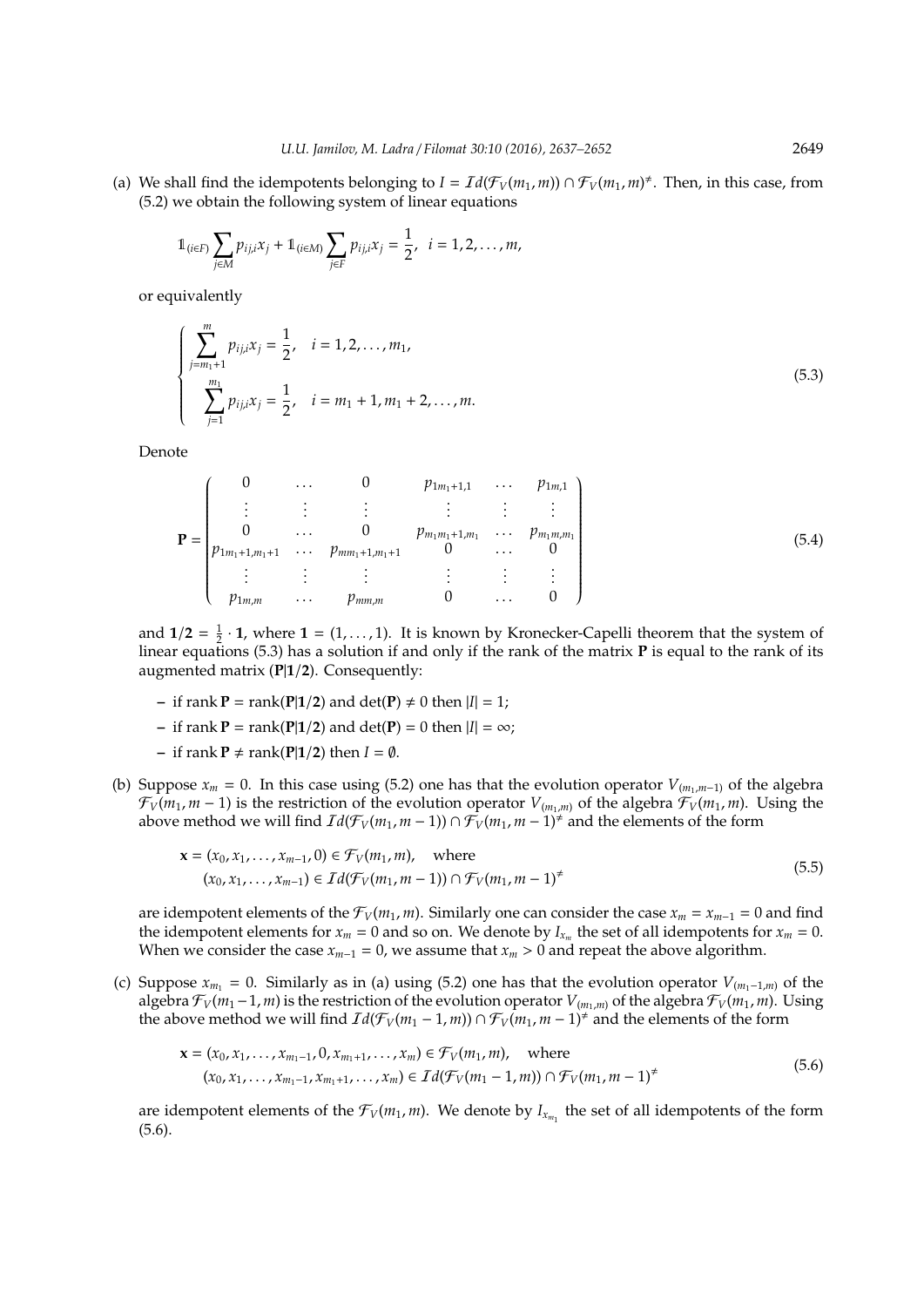Assume  $|M| = m - m_1 > |F| = m_1$ . Then, in order to describe the set of all idempotent elements, first we make use of (a). Next step is to apply (b)  $m - 2m_1$  times. Finally we apply items (b), (c) and so on and so forth. Since *m* is finite consequently we obtain the following sets of idempotent elements  $I, I_{x_m}, \ldots, I_{x_1}$ .

Thus

$$
Id(\mathcal{F}_V(m_1,m)) = \{0\} \cup (I \cap H_0) \cup (I \cap H_1) \cup \bigcup_{i=1}^m (I_{x_i} \cap H_0) \cup \bigcup_{i=1}^m (I_{x_i} \cap H_1).
$$

We have proved the following theorem.

**Theorem 5.1.** *The full set of the idempotents elements of an F-evolution algebra Volterra type has the form*

$$
Id(\mathcal{F}_V(m_1,m))=\{\mathbf{0}\}\cup\big((I\cup\bigcup_{i=1}^m I_{x_i})\cap (H_0\cup H_1)\big).
$$

An element **x** is called an *absolute nilpotent* if  $x^2 = 0$ , i.e. **x** is zero point of the corresponding evolution operator. For an *F*-evolution algebra Volterra type  $\mathcal{F}_V(m_1, m)$  the equation  $x^2 = 0$  is equivalent to the following system

$$
\begin{cases}\n0 = x_0^2 + 2x_0 \sum_{i \in E} x_i + \sum_{i,j \in F} x_i x_j + 2 \sum_{i \in F} \sum_{j \in M} p_{ij,0} x_i x_j + \sum_{i,j \in M} x_i x_j \\
0 = 2x_i (\mathbb{1}_{\{i \in F\}} \sum_{j \in M} p_{ij,i} x_j + \mathbb{1}_{\{i \in M\}} \sum_{j \in F} p_{ij,i} x_j), \qquad i = 1, 2, ..., m.\n\end{cases}
$$
\n(5.7)

Denote by  $N(\mathcal{F}_V(m_1, m))$  the set of all absolute nilpotent elements of the algebra  $\mathcal{F}_V(m_1, m)$ .

(i) We shall find the absolute nilpotent elements belonging to  $N_0 = N(\mathcal{F}_V(m_1, m)) \cap \mathcal{F}_V(m_1, m)^*$ . In this case, from (5.7) we obtain the following system of linear equations

$$
\mathbb{1}_{(i\in F)}\sum_{j\in M}p_{ij,i}x_j+\mathbb{1}_{(i\in M)}\sum_{j\in F}p_{ij,i}x_j=0, \ \ i=1,2,\ldots,m,
$$

or equivalently

$$
\mathbf{P}\mathbf{x} = 0,\tag{5.8}
$$

where **P** is as in (5.4) and  $\mathbf{x} = (x_1, ..., x_m)$ .

It is very known that the system of linear equations (5.8) has a unique solution if det  $P \neq 0$  and has infinitely many solutions if det **P** = 0. If det **P**  $\neq$  0 then the system (5.8) has solution (*x*<sub>1</sub>, . . . , *x*<sub>*m*</sub>) = (0, . . . , 0). By Proposition 4.1, a zero point belongs to  $H_0$  and therefore  $x_0 = -\sum_{n=1}^{m}$  $\sum_{i=1}$   $x_i = 0$  so  $\mathbf{x} = 0$ , and it contradicts the assumption  $x \in \mathcal{N}_0$ . If det **P** = 0, then we obtain infinitely many solutions ( $x_1^*$  $x_{1}^{*}, \ldots, x_{m}^{*}$ ) of (5.8) and substituting this solution in  $x_0 = -\sum_{n=1}^{m}$  $\sum_{i=1}^{m} x_i = 0$  we get  $x_0^*$  $_{0'}^*$  and consequently we obtain infinitely many elements of  $N_0$ .

(ii) Suppose  $x_m = 0$ . Similarly as in (b) the evolution operator  $V_{(m_1,m-1)}$  of the algebra  $\mathcal{F}_V(m_1, m-1)$  is the restriction of the evolution operator  $V_{(m_1,m)}$  of the algebra  $\mathcal{F}_V(m_1,m)$ . Using the above method (i), we will find  $N(F_V(m_1, m-1)) \cap F_V(m_1, m-1)^{≠}$  and the elements of the form

$$
\mathbf{x} = (x_0, x_1, \dots, x_{m-1}, 0) \in \mathcal{F}_V(m_1, m), \text{ where}
$$
  
\n
$$
(x_0, x_1, \dots, x_{m-1}) \in \mathcal{N}(\mathcal{F}_V(m_1, m-1)) \cap \mathcal{F}_V(m_1, m-1)^{\neq}
$$
\n(5.9)

are absolute nilpotent elements of  $\mathcal{F}_V(m_1, m)$ . Similarly one can consider the case  $x_m = x_{m-1} = 0$  and find the absolute nilpotent elements for  $x_m = 0$  and so on. We denote by  $\mathcal{N}_{x_m}$  the set of all absolute nilpotent elements for  $x_m = 0$ . When we consider the case  $x_{m-1} = 0$ , we assume that  $x_m > 0$  and repeat the above algorithm.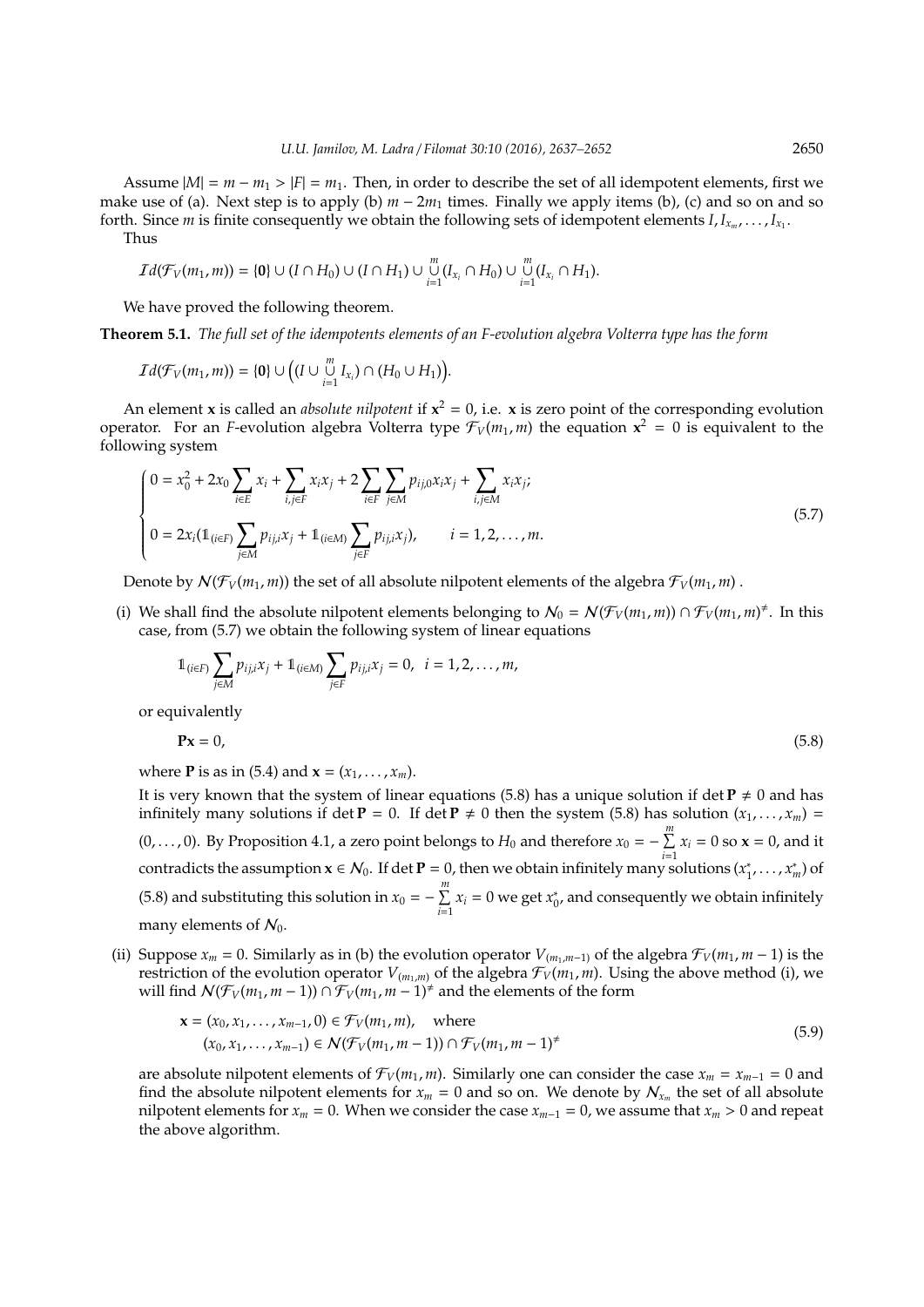(iii) Suppose  $x_{m_1} = 0$ . Similarly as in (c) the evolution operator  $V_{(m_1-1,m)}$  of the algebra  $\mathcal{F}_V(m_1-1,m)$  is the restriction of the evolution operator  $V_{(m_1,m)}$  of the algebra  $\mathcal{F}_V(m_1,m)$ . Using the above method of (i), we will find  $N(F_V(m_1 – 1, m))$  ∩  $F_V(m_1, m – 1)$ <sup>≠</sup> and the elements of the form

$$
\mathbf{x} = (x_0, x_1, \dots, x_{m_1 - 1}, 0, x_{m_1 + 1}, \dots, x_m) \in \mathcal{F}_V(m_1, m), \quad \text{where}
$$
  

$$
(x_0, x_1, \dots, x_{m_1 - 1}, x_{m_1 + 1}, \dots, x_m) \in \mathcal{N}(\mathcal{F}_V(m_1 - 1, m)) \cap \mathcal{F}_V(m_1, m - 1)^{\neq}
$$
 (5.10)

are absolute nilpotent elements of  $\mathcal{F}_V(m_1, m)$ . We denote by  $\mathcal{N}_{x_{m_1}}$  the set of all absolute nilpotent elements of the form (5.10).

Assume  $|M| = m - m_1 > |F| = m_1$ . Then, in order to describe the set of all absolute nilpotent elements, first we make use of (i). Next step is to apply (ii)  $m - 2m_1$  times. Finally we apply items (ii), (iii) and so on and so forth. Since *m* is finite we get the following sets of absolute nilpotent elements  $N_0, N_{x_m}, \ldots, N_{x_1}$ . Therefore

$$
\mathcal{N}(\mathcal{F}_V(m_1,m)) = \{0\} \cup \mathcal{N}_0 \cup \bigcup_{i=1}^m \mathcal{N}_{x_i}.
$$

The following theorem describes the full set of absolute nilpotent elements.

**Theorem 5.2.** *The full set of absolute nilpotent elements of an F-evolution algebra Volterra type has the form*

$$
\mathcal{N}(\mathcal{F}_V(m_1,m)) = \{0\} \cup \mathcal{N}_0 \cup \bigcup_{i=1}^m \mathcal{N}_{x_i}.
$$

#### **References**

- [1] S. Bernstein, Solution of a mathematical problem connected with the theory of heredity, Ann. Math. Statistics 13 (1942) 53–61.
- [2] R. L. Devaney, An introduction to chaotic dynamical systems, Studies in Nonlinearity, Westview Press, Boulder, CO, 2003, reprint of the second (1989) edition.
- [3] S. N. Elaydi, Discrete chaos, Chapman & Hall/CRC, Boca Raton, FL, 2000.
- [4] I. M. H. Etherington, Genetic algebras, Proc. Roy. Soc. Edinburgh 59 (1939) 242–258.
- [5] I. M. H. Etherington, Duplication of linear algebras, Proc. Edinburgh Math. Soc. (2) 6 (1941) 222–230.
- [6] I. M. H. Etherington, Non-associative algebra and the symbolism of genetics, Proc. Roy. Soc. Edinburgh. Sect. B. 61 (1941) 24–42.
- [7] N. N. Ganikhodjaev, R. N. Ganikhodjaev, U. U. Jamilov (Zhamilov), Quadratic stochastic operators and zero-sum game dynamics, Ergod. Th. and Dynam. Sys. 35 (5) (2015) 1443–1473.
- [8] N. N. Ganikhodzhaev, U. U. Zhamilov, R. T. Mukhitdinov, Nonergodic quadratic operators for a two-sex population, Ukrainian Math. J. 65 (8) (2014) 1282–1291.
- [9] R. N. Ganikhodzhaev, Quadratic stochastic operators, Lyapunov functions and tournaments, Russ. Acad. Sci., Sb., Math. 76 (2) (1993) 489–506.
- [10] R. N. Ganikhodzhaev, Map of fixed points and Lyapunov functions for one class of discrete dynamical systems, Math. Notes 56 (5) (1994) 1125–1131.
- [11] R. N. Ganikhodzhaev, D. B. Eshmamatova, Quadratic automorphisms of a simplex and the asymptotic behavior of their trajectories, Vladikavkaz. Mat. Zh. 8 (2) (2006) 12–28. (in Russian)
- [12] R. N. Ganikhodzhaev, F. M. Mukhamedov, U. A. Rozikov, Quadratic stochastic operators and processes: results and open problems, Infin. Dimens. Anal. Quantum Probab. Relat. Top. 14 (2) (2011) 279–335.
- [13] P. Holgate, The interpretation of derivations in genetic algebras, Linear Algebra Appl. 85 (1987) 75–79.
- [14] H. Kesten, Quadratic transformations: A model for population growth. I, Advances in Appl. Probability 2 (1970) 1–82.
- [15] H. Kesten, Quadratic transformations: A model for population growth. II, Advances in Appl. Probability 2 (1970) 179–228.
- [16] A. Labra, M. Ladra, U. A. Rozikov, An evolution algebra in population genetics, Linear Algebra Appl. 457 (2014) 348–362.
- [17] M. Ladra, U. A. Rozikov, Evolution algebra of a bisexual population, J. Algebra 378 (2013) 153–172.
- [18] Y. I. Lyubich, Mathematical structures in population genetics, vol. 22 of Biomathematics, Springer-Verlag, Berlin, 1992.
- [19] N. B. Narziev, On subalgebras of genetic algebras arising on mathematical models of population genetics, Malays. J. Math. Sci. 4 (2) (2010) 171–181.
- [20] U. A. Rozikov, U. U. Zhamilov, *F*-quadratic stochastic operators, Mathematical Notes 83 (3-4) (2008) 554–559.
- [21] U. A. Rozikov, U. U. Zhamilov, Volterra quadratic stochastic operators of a two-sex population, Ukrainian Math. J. 63 (7) (2011) 1136–1153.
- [22] J. P. Tian, Evolution algebras and their applications, vol. 1921 of Lecture Notes in Mathematics, Springer, Berlin, 2008.
- [23] S. M. Ulam, A collection of mathematical problems, Interscience Tracts in Pure and Applied Mathematics, no. 8, Interscience Publishers, New York-London, 1960.